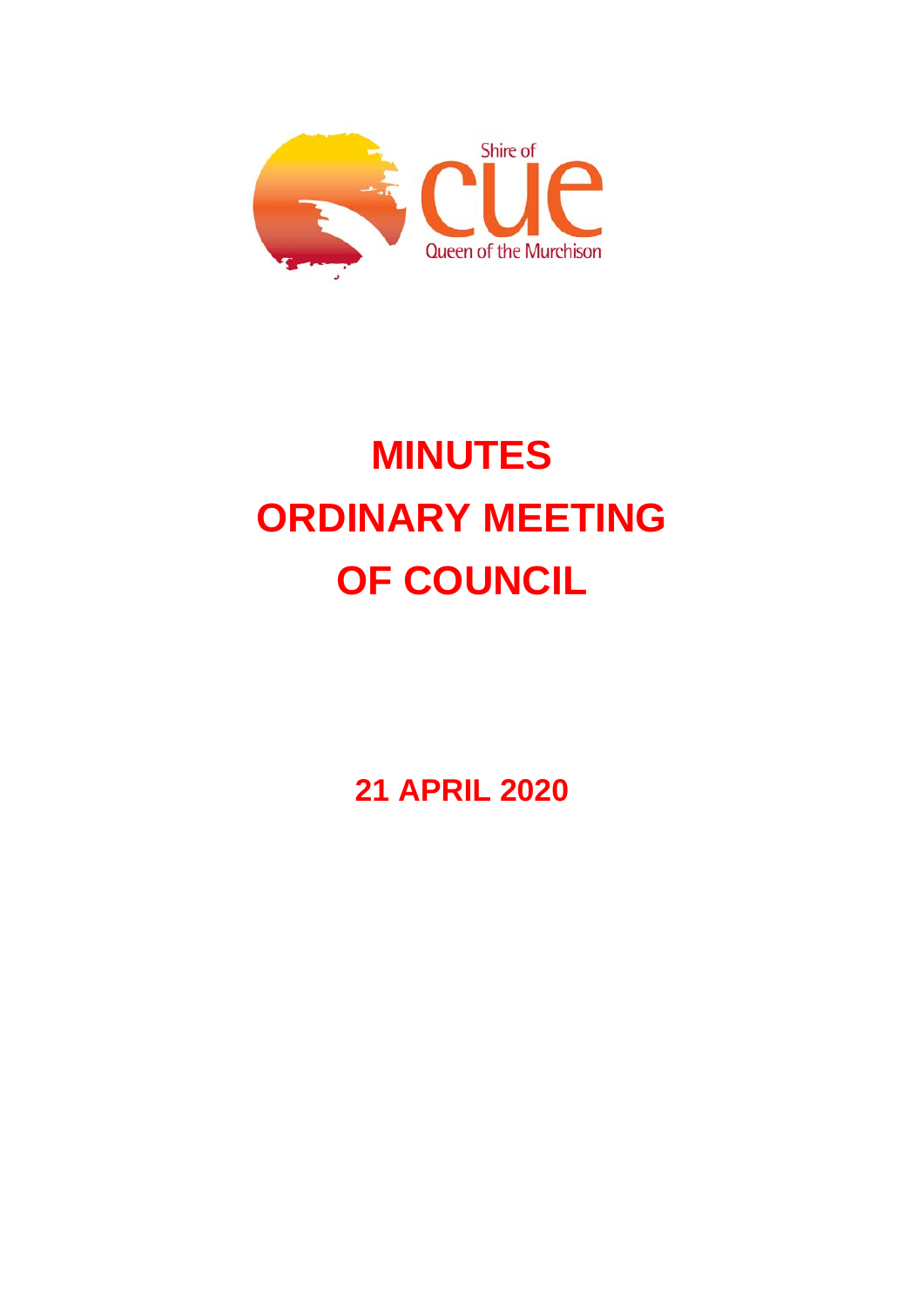# **N O T I C E O F M E E T I N G**

Please be advised that the next

# **Ordinary Meeting of Council**

is to be held on

# **Tuesday, 21 April 2020**

commencing at **6:30pm**

Via Electronic Communications

Rob Madson Chief Executive Officer

17 April 2020

# **DISCLAIMER**

The advice and information contained herein is given by and to the Council without liability or responsibility for its accuracy. Before placing any reliance on this advice or information, a written inquiry should be made to the Council giving entire reasons for seeking the advice or information and how it is proposed to be used.

Please note this agenda contains recommendations, which have not yet been adopted by Council.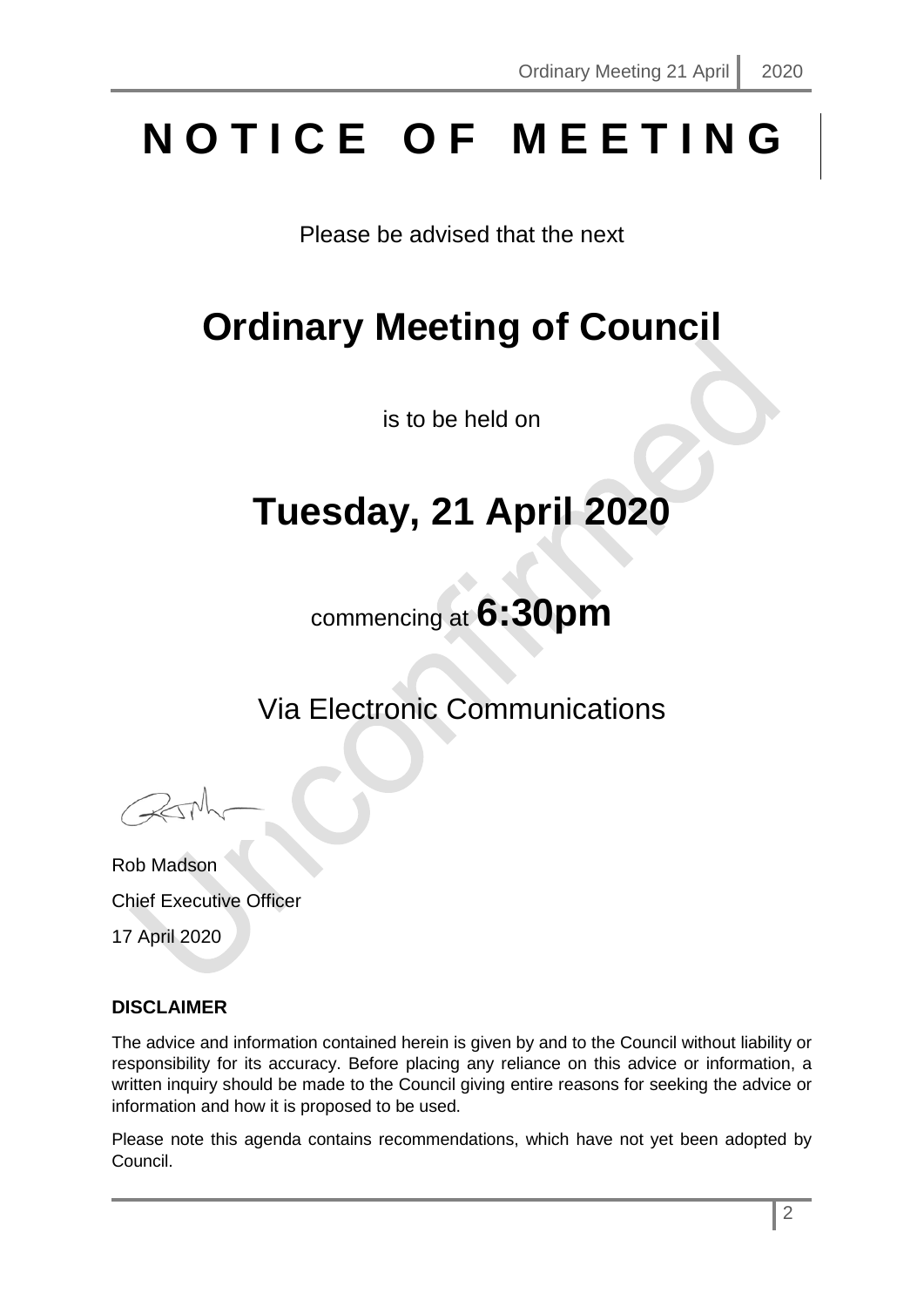# SHIRE OF CUE Ordinary Council Meeting MINUTES

# Held via electronic communications on Tuesday 21 April 2020 commencing at 6:30pm

| 1.   |                                                                      |
|------|----------------------------------------------------------------------|
| 2.   |                                                                      |
| 3.   |                                                                      |
| 4.   |                                                                      |
| 5.   |                                                                      |
| 6.   |                                                                      |
| 7.   |                                                                      |
| 8.   |                                                                      |
| 9.   |                                                                      |
| 10.  |                                                                      |
| 10.1 |                                                                      |
| 10.2 |                                                                      |
| 10.3 |                                                                      |
| 10.4 |                                                                      |
| 11.  | <b>MOTIONS BY MEMBERS OF WHICH PREVIOUS NOTICE HAS BEEN GIVEN 20</b> |
| 12   | <b>MOTIONS FOR CONSIDERATION AT THE NEXT MEETING  20</b>             |
| 13.  |                                                                      |
| 14   |                                                                      |
| 14.1 |                                                                      |
| 14.2 |                                                                      |
| 14.3 |                                                                      |
| 15   |                                                                      |
|      |                                                                      |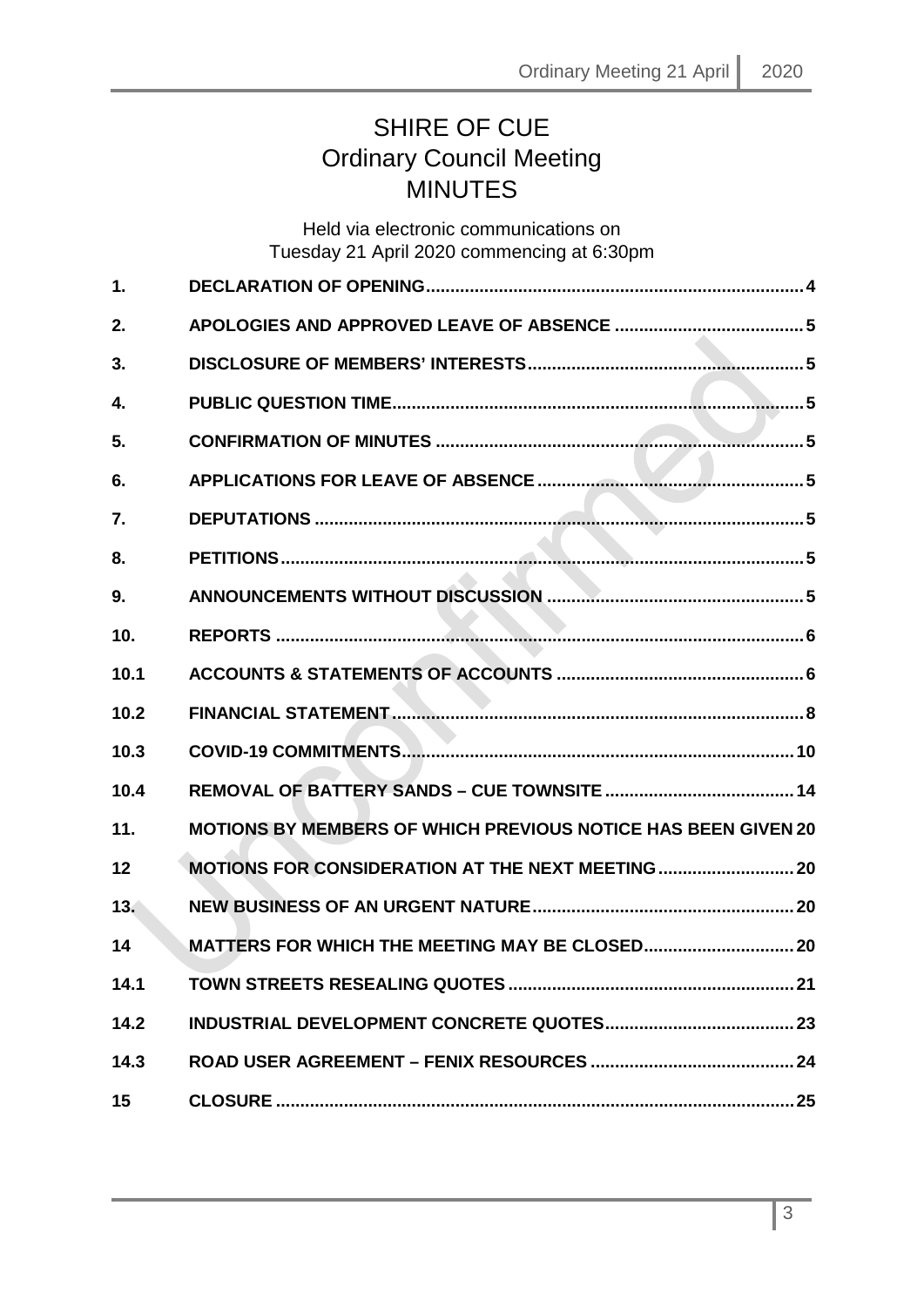# <span id="page-3-0"></span>**1. DECLARATION OF OPENING 6.50PM**

The Presiding Member welcomed those present and read the following disclaimer:

*No responsibility whatsoever is implied or accepted by the Shire of Cue for any act, omission or statement or intimation occurring during this Meeting.*

*It is strongly advised that persons do not act on what is heard at this Meeting and should only rely on written confirmation of council's decision, which will be provided within fourteen (14) days of this Meeting.*

# **PRESENT**:

Councillor Ross Pigdon, Shire President

Councillor Les Price, Deputy Shire President

Councillor Ian Dennis

Councillor Ron Hogben

Councillor Leonie Fitzpatrick

Councillor Fred Spindler

Councillor Liz Houghton

# **STAFF:**

Mr Rob Madson, Chief Executive Officer

Mr Richard Towell, Deputy Chief Executive Officer

Miss Stephanie Wandek, Customer Service Officer

#### **GALLERY:**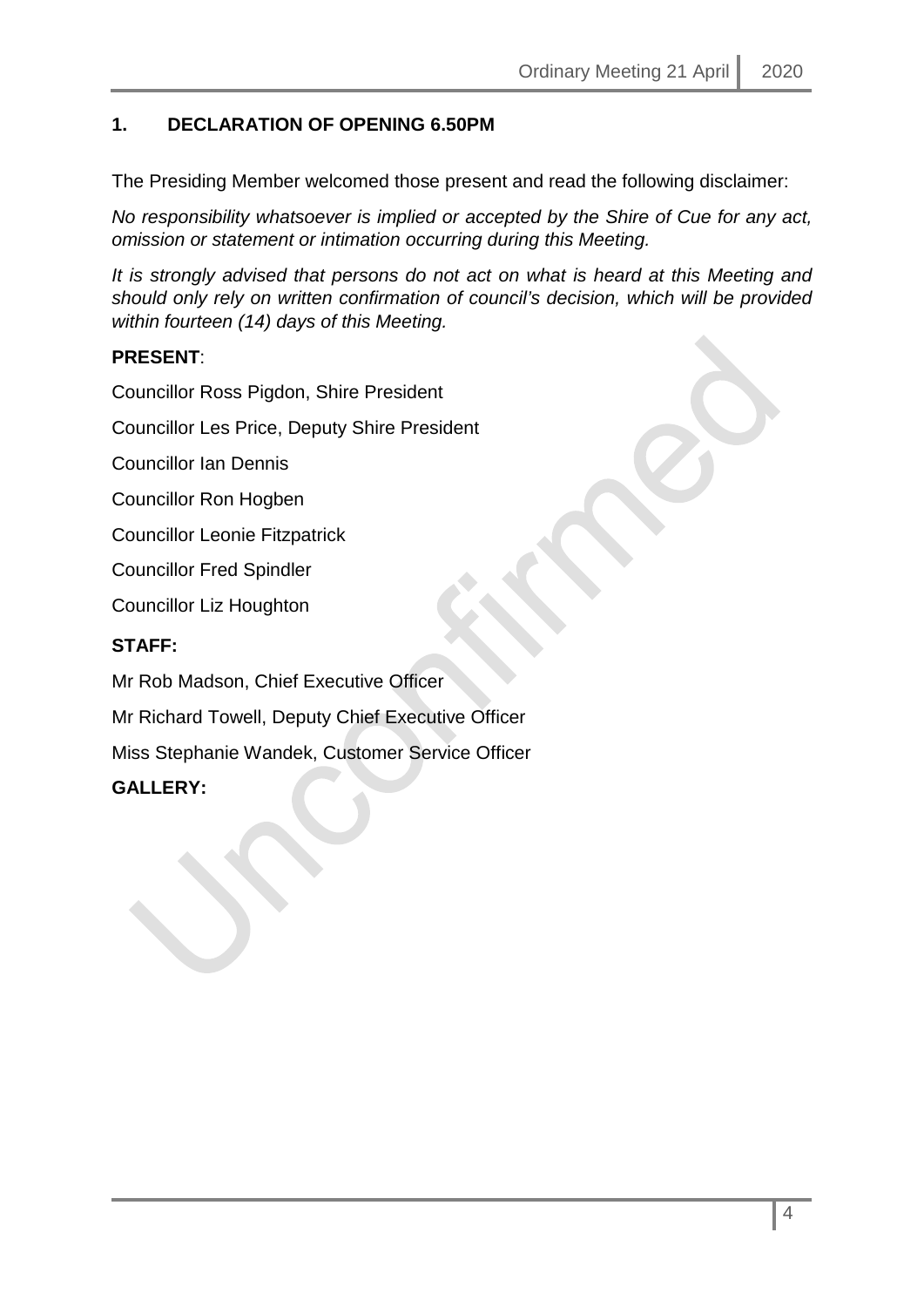# <span id="page-4-0"></span>**2. APOLOGIES AND APPROVED LEAVE OF ABSENCE**

Nil

# <span id="page-4-1"></span>**3. DISCLOSURE OF MEMBERS' INTERESTS**

Cr Hogben disclosed a financial interest in item 14.2

### <span id="page-4-2"></span>**4. PUBLIC QUESTION TIME**

Nil

# <span id="page-4-3"></span>**5. CONFIRMATION OF MINUTES**

*Council Decision: 01042020* **Voting Requirement:** Simple Majority

# **MOVED: Cr Houghton SECONDED: Cr Fitzpatrick**

That the Minutes of the Ordinary Meeting of 17 March 2020 are confirmed as a true and correct record of the meeting.

Carried 7/0

# <span id="page-4-4"></span>**6. APPLICATIONS FOR LEAVE OF ABSENCE**

Nil

# <span id="page-4-5"></span>**7. DEPUTATIONS**

Nil

# <span id="page-4-6"></span>**8. PETITIONS**

Nil

# <span id="page-4-7"></span>**9. ANNOUNCEMENTS WITHOUT DISCUSSION**

Nil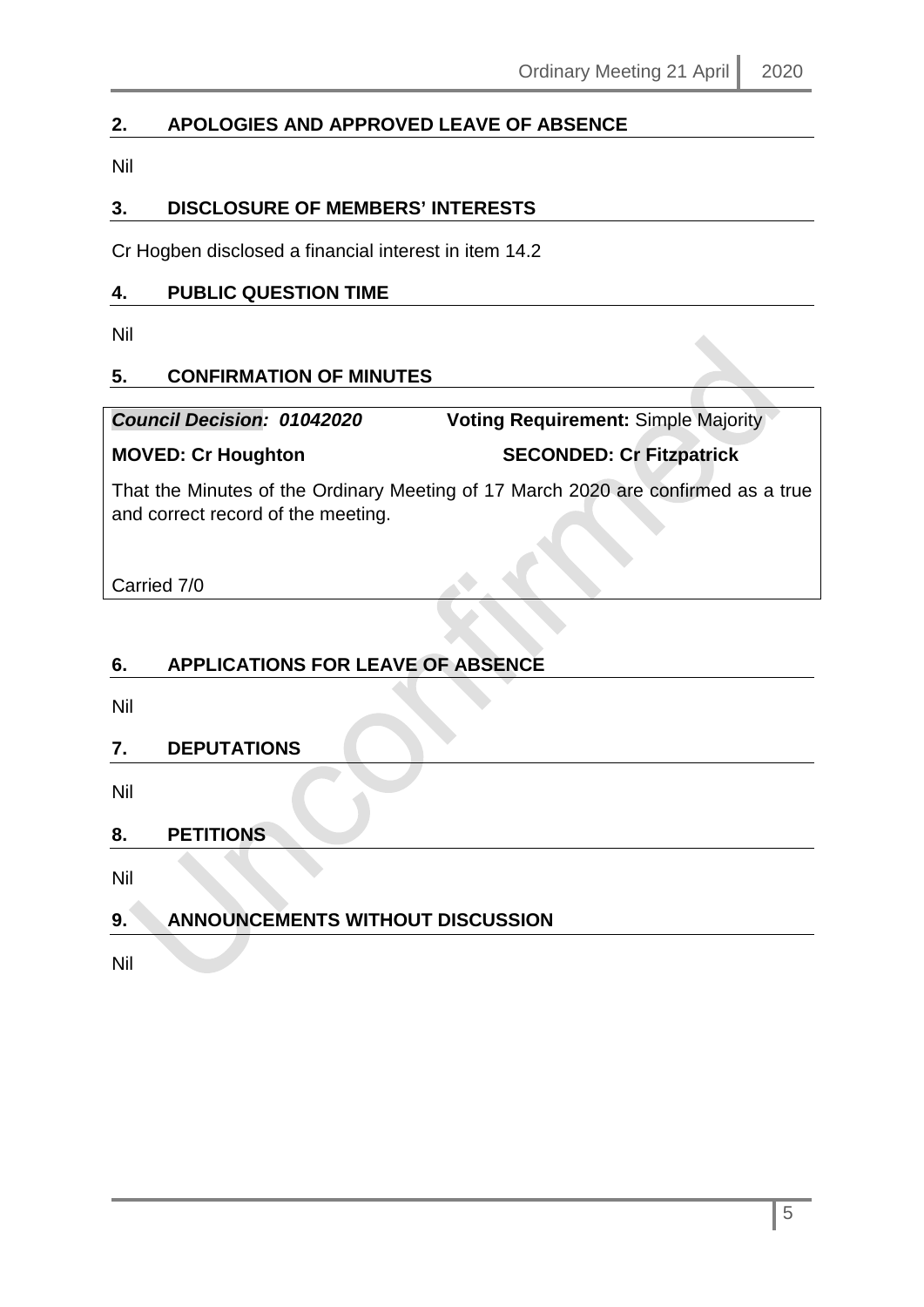# <span id="page-5-1"></span><span id="page-5-0"></span>**10. REPORTS**

# **10.1 ACCOUNTS & STATEMENTS OF ACCOUNTS**

| APPLICANT:                  | Shire of Cue                                    |
|-----------------------------|-------------------------------------------------|
| DISCLOSURE OF INTEREST: Nil |                                                 |
| <b>AUTHOR:</b>              | Richard Towell – Deputy Chief Executive Officer |
| DATE:                       | 15 April 2020                                   |

#### *Matters for Consideration:*

To receive the List of Accounts Due & Submitted to Ordinary Council Meeting on 21 April 2020 as attached – see *Appendix 1.*

#### *Background:*

The local government under its delegated authority to the CEO to make payments from the municipal and trust funds is required to prepare a list of accounts each month showing each account paid and presented to Council at the next ordinary Council meeting. The list of accounts prepared and presented to Council must form part of the minutes of that meeting.

#### *Comments:*

The list of accounts is for the month of March 2020.

#### *Statutory Environment:*

*Local Government (Financial Management Regulations) 1996 – Clause 13.*

#### *Policy Implications:*

Nil.

#### *Financial Implications:*

Nil.

*Strategic Implications:*

Nil.

#### *Consultation:*

Nil.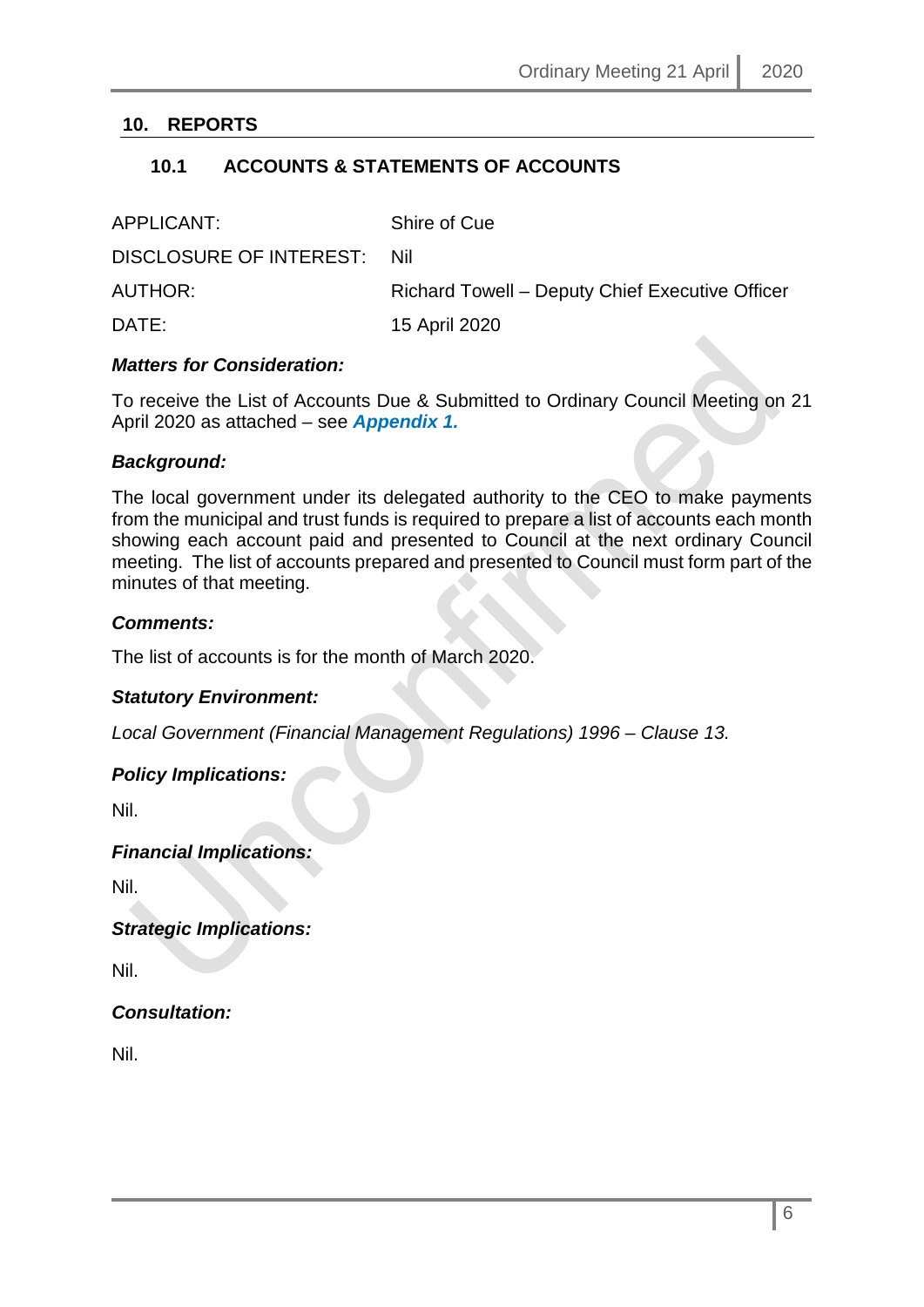# *Officer's Recommendation:* **Voting Requirement:** Simple Majority

*That Council endorse the payments for the period 1 March to 31 March 2020 as listed at Appendix 1, which have been made in accordance with delegated authority per LGA 1995 S5.42.*

| <b>Municipal Fund Bank</b>                                                                                                                                                                       | <b>EFTs</b> | 8268 - 8343                | \$410,260.52                        |
|--------------------------------------------------------------------------------------------------------------------------------------------------------------------------------------------------|-------------|----------------------------|-------------------------------------|
| <b>Direct Debit Fund Transfer</b>                                                                                                                                                                |             |                            | \$23,505.13                         |
| Payroll                                                                                                                                                                                          |             |                            | \$88,224.56                         |
| <b>BPAY</b>                                                                                                                                                                                      |             |                            | 18, 127.89<br>\$                    |
| Cheques                                                                                                                                                                                          |             |                            | \$                                  |
| Total                                                                                                                                                                                            |             |                            | \$540,118.10                        |
| <b>Council Decision: 02042020</b>                                                                                                                                                                |             |                            | Voting requirement: Simple Majority |
| <b>MOVED: Cr Price</b>                                                                                                                                                                           |             | <b>SECONDED: Cr Dennis</b> |                                     |
|                                                                                                                                                                                                  |             |                            |                                     |
| That Council endorse the payments for the period 1 March to 31 March 2020 as listed<br>at <b>Appendix 1</b> , which have been made in accordance with delegated authority per<br>LGA 1995 S5.42. |             |                            |                                     |
| <b>Municipal Fund Bank</b>                                                                                                                                                                       | <b>EFTs</b> | 8268 - 8343                | \$410,260.52                        |
| <b>Direct Debit Fund Transfer</b>                                                                                                                                                                |             |                            | \$23,505.13                         |
| Payroll                                                                                                                                                                                          |             |                            | \$88,224.56                         |
| <b>BPAY</b>                                                                                                                                                                                      |             |                            | \$18,127.89                         |

**Total \$540,118.10** 

**CARRIED 7/0**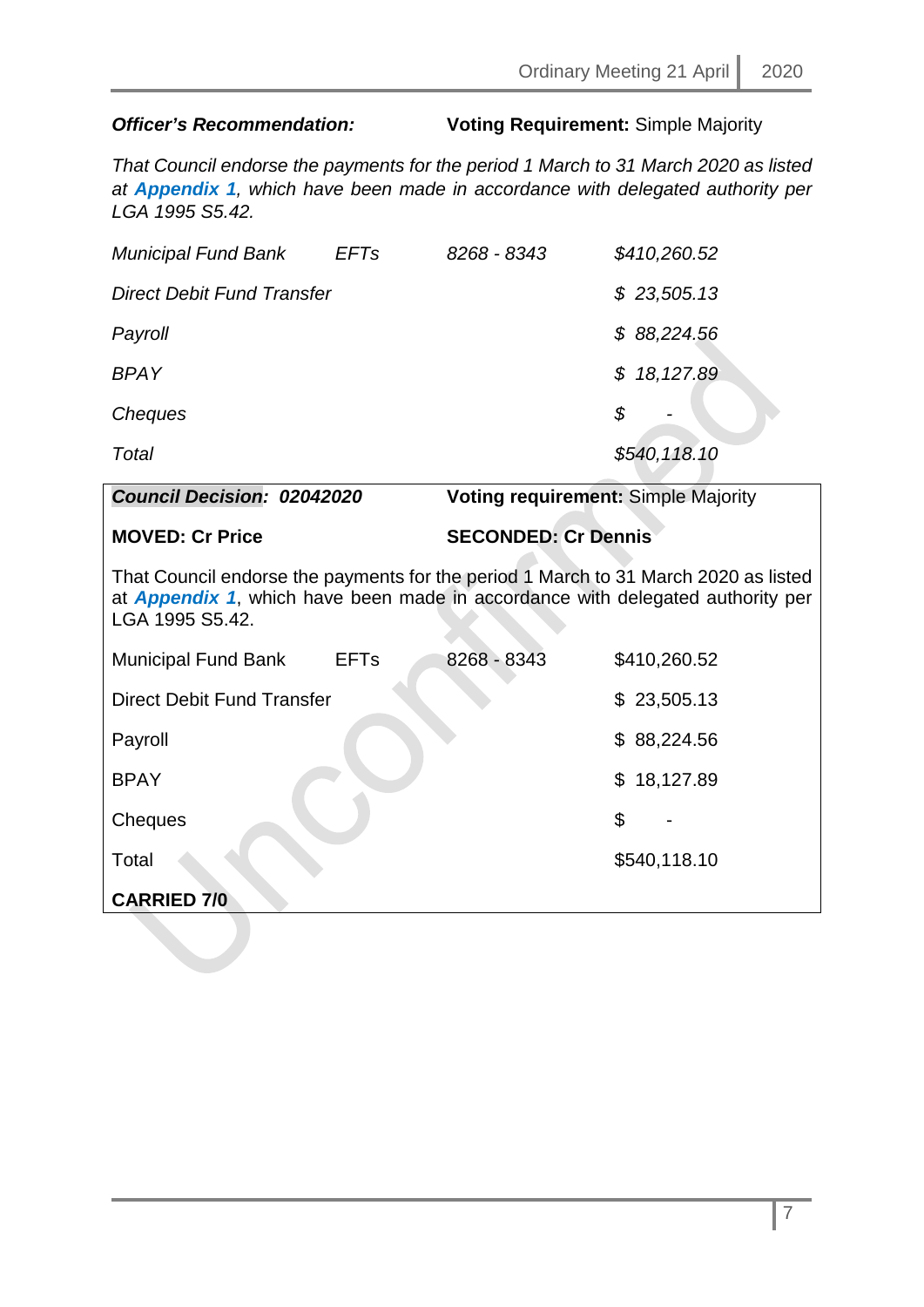# <span id="page-7-0"></span>**10.2 FINANCIAL STATEMENT**

| APPLICANT:                  | Shire of Cue                                    |
|-----------------------------|-------------------------------------------------|
| DISCLOSURE OF INTEREST: Nil |                                                 |
| AUTHOR:                     | Richard Towell - Deputy Chief Executive Officer |
| DATE:                       | 15 April 2020                                   |

### *Matters for Consideration:*

The Statement of Financial Activity for the period ended 31 March 2020 including the following reports:

- Statement of Financial Activity
- Significant Accounting Policies
- Graphical Representation Source Statement of Financial Activity
- **Net Current Funding Position**
- Cash and Investments
- **Major Variances**
- Budget Amendments
- **Receivables**
- Grants and Contributions
- Cash Backed Reserve
- Capital Disposals and Acquisitions
- Trust Fund

#### see *Appendix 2.*

#### *Background:*

Under the *Local Government (Financial Management Regulations 1996)*, a monthly Statement of Financial Activity must be submitted to an Ordinary Council meeting within 2 months after the end of the month to which the statement relates. The statement of financial activity is a complex document but presents a complete overview of the financial position of the local government at the end of each month. The Statement of Financial Activity for each month must be adopted by Council and form part of the minutes.

#### *Comments:*

The Statement of Financial Activity is for the month of March 2020.

# *Statutory Environment:*

*Local Government (Financial Management Regulations) 1996 – Clause 14.*

# *Policy Implications:*

Nil.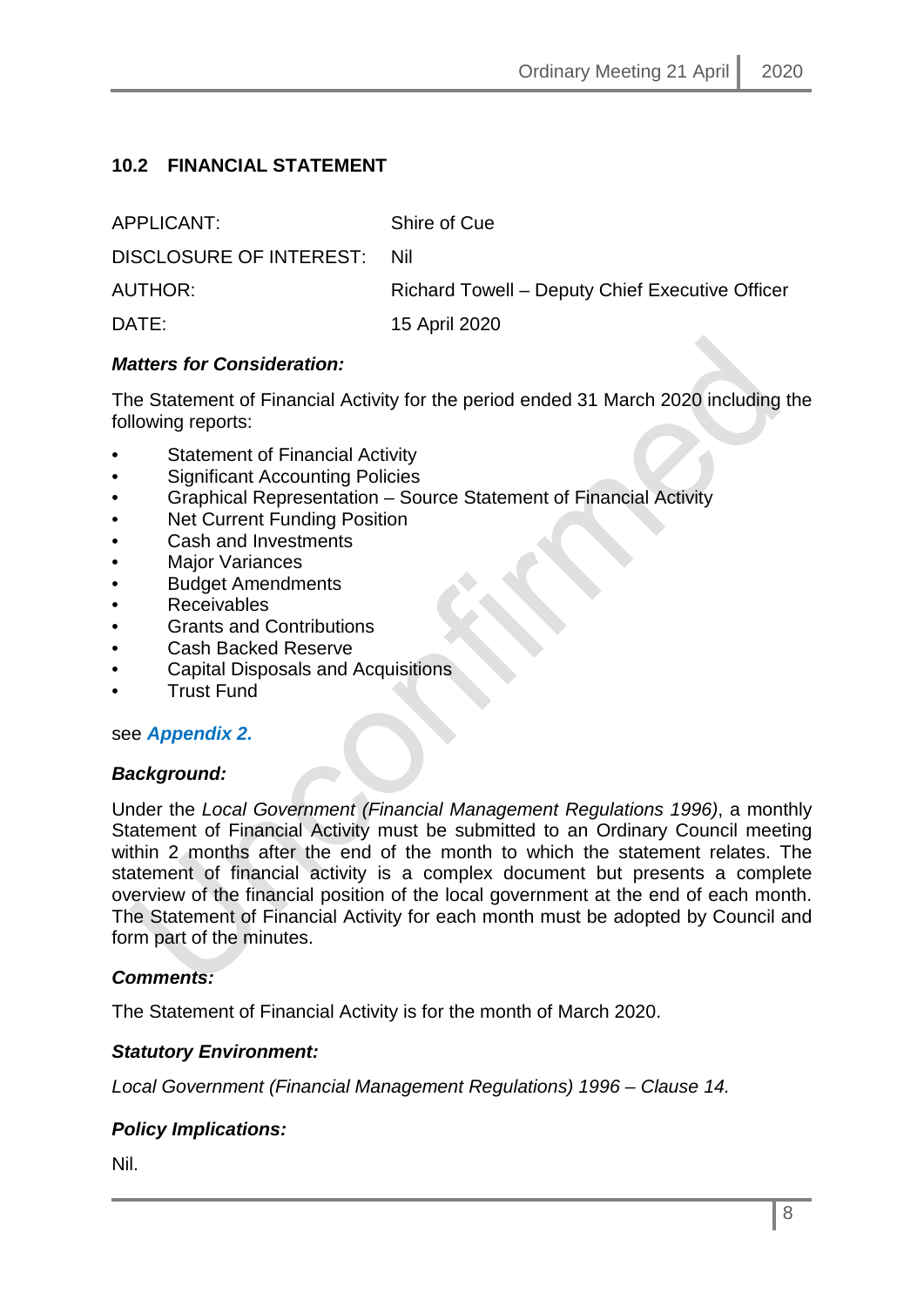# *Financial Implications:*

Nil.

### *Strategic Implications:*

Nil.

# *Consultation:*

RSM Australia Pty Ltd.

### *Officer's Recommendation:* **Voting Requirement:** Simple Majority

*That Council receive the Financial Statements, prepared in accordance with the Local Government (Financial Management) Regulations, for the period ended 31 March 2020, as presented at Appendix 2.*

*Council Decision: 03042020* **Voting requirement:** Simple Majority

**MOVED: Cr Dennis SECONDED: Cr Spindler**

*That Council receive the Financial Statements, prepared in accordance with the Local Government (Financial Management) Regulations, for the period ended 31 March 2020, as presented at Appendix 2.*

# **CARRIED 7/0**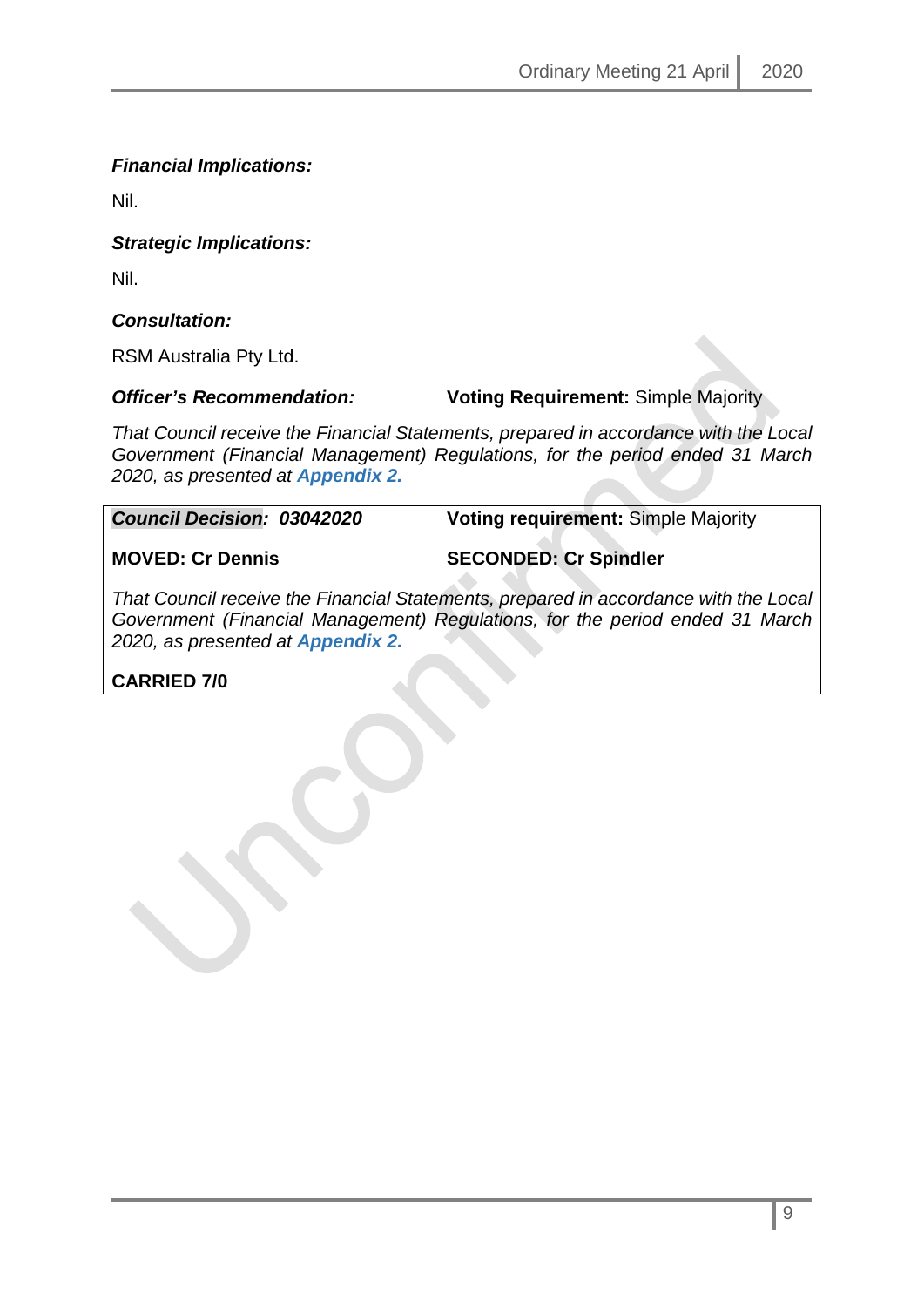# <span id="page-9-0"></span>**10.3 COVID-19 COMMITMENTS**

| APPLICANT:              | <b>WA Local Government Association</b> |
|-------------------------|----------------------------------------|
| DISCLOSURE OF INTEREST: | Nil                                    |
| AUTHOR:                 | Rob Madson - Chief Executive Officer   |
| DATE:                   | 12 April 2020                          |

#### *Matters for Consideration:*

A request by the WA Local Government Association (WALGA) for Council to consider implementing a suite of actions in supporting their communities through the COVID-19 pandemic.

#### *Background:*

WALGA has written to all Local Governments requesting they give consideration to the following suite of actions, for Local Governments with the capacity to do so, to provide a coordinated and consistent response to the COVID-19 pandemic:

*a. Consider not increasing rates for the 2020-21 financial year*

*b. Adoption of the WALGA template rates hardship policy by Local Governments that do not currently have a policy*

*c. Consider rate relief options to support small businesses affected by the COVID-19 pandemic*

*d. Review fees and charges considering whether fees can be reduced, waived or deferred during the COVID-19 pandemic*

*e. Bring forward capital works and infrastructure spending with aggressive application of reserves and borrowing*

*f. Prioritise Local Government spending with businesses and contractors located within the Local Government*

*g. Implement business friendly payment terms to support business cash flow*

*h. Consider supporting Community sporting and cultural groups by either establishing grant programs or waiving fees and charges*

*i. Redeploy staff affected by facility closures to tasks that support the community*

#### *Comments:*

a. Council has budgeted a nil rate increase for GRV properties in each of the 2017/18, 2018/19 and 2019/20 financial years. In addition, UV mining rates were reduced in each of the 2018/19 and 2019/20 financial years.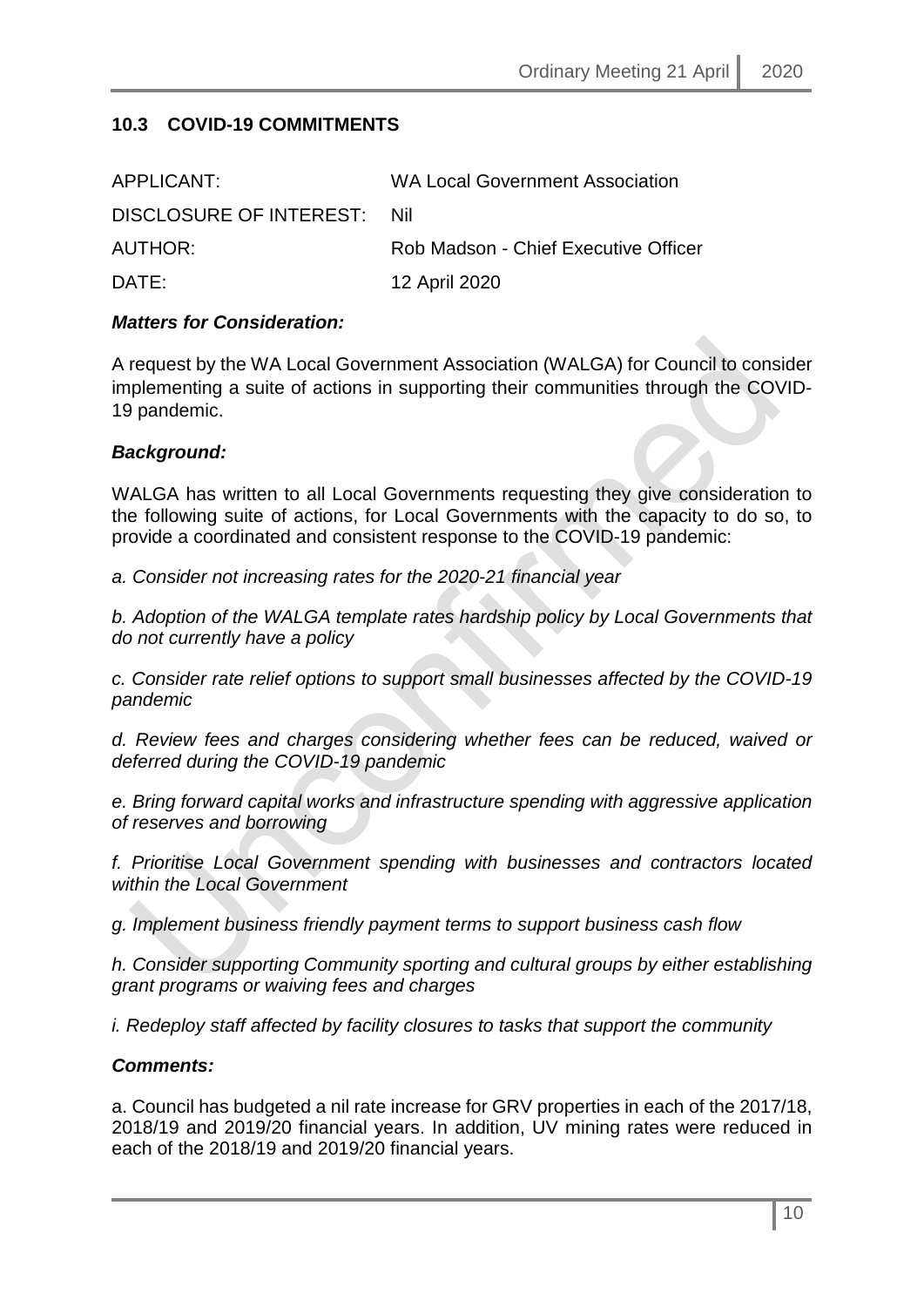b. The Shire does not currently have a rates hardship policy. A copy of the WALGA template rates hardship policy is attached at *Appendix 3*.

c. The Shire currently provides a 20% discount for businesses which pay their rates by the due date.

d. A review of fees and charges is conducted as part of the budget process.

e. The Shire is currently undertaking significant capital works and infrastructure spending which will result in strong economic activity for the region as part of the current year budget. Bringing forward more projects of this nature is likely to be difficult due to our limited resources.

f. The Shire already prioritises its spending with businesses and contractors located within the Shire boundaries, where suppliers are unavailable within the Shire boundaries, priority is given to businesses and contractors within regional boundaries.

g. The Shire already implements business friendly payment terms that ensures payments are made in a timely manner.

h. There are very few community sporting and cultural groups within the Shire to assist.

i. Staff affected by closures e.g. Librarian & cleaning staff have already been redeployed to other areas.

#### *Statutory Environment:*

Nil.

#### *Policy Implications:*

Nil.

#### *Financial Implications:*

Potential reduction in income should rates, fees & charges discounts or waivers be implemented, details of which will be highlighted during the budget process.

#### *Strategic Implications:*

The proposed action addresses the following objectives contained in the Shire's Strategic Community Plan 2017-2027:

*Leadership Objective*

*Outcome 2.1 A strategically focused and unified Council functioning efficiently*

*2.1.3 Maintain accountability and financial responsibility*

*Outcome 2.2 Strengthen our communities' position for the future*

*2.2.3 Provide support to community and education groups*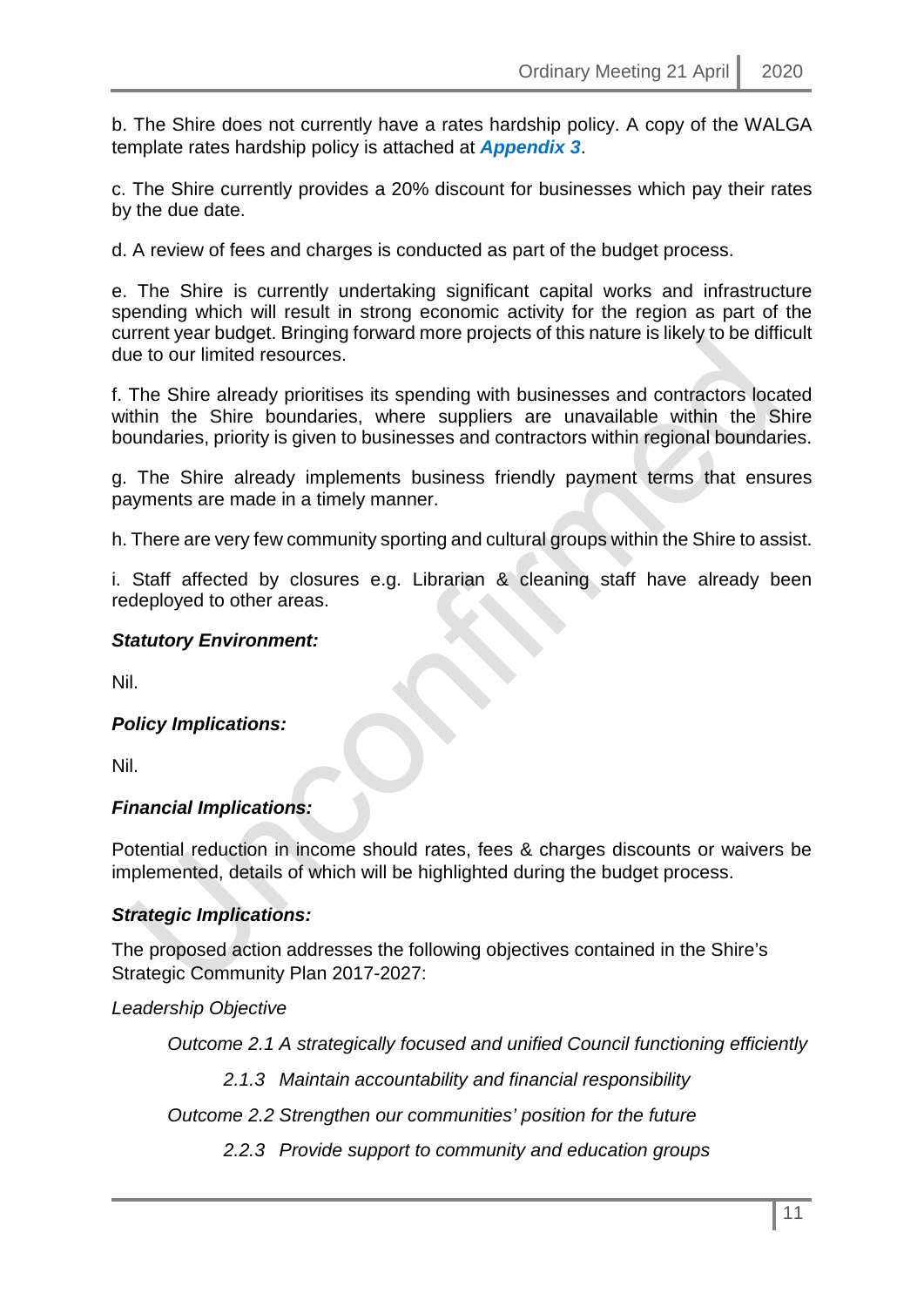# *Consultation:*

Cr Ross Pigdon – Shire President Cr Les Price – WALGA Murchison Country Zone Representative

# *Officer's Recommendation:* **Voting Requirement:** Simple Majority

That Council respond to WALGA's request by advising that they will:

a. Consider not increasing rates as part of the 2020-21 budget process, noting that Council has budgeted a nil rate increase for GRV properties in each of the 2017/18, 2018/19 and 2019/20 financial years and reduced UV mining rates in each of the 2018/19 and 2019/20 financial years;

b. Adopt the WALGA template rates hardship policy;

c. Consider rate relief options to support small businesses affected by the COVID-19 pandemic as part of the 2020-21 budget process, noting that the Shire currently provides a 20% discount for businesses which pay their rates by the due date;

d. Review fees and charges considering whether fees can be reduced, waived or deferred during the COVID-19 pandemic as part of the 2020-21 budget process;

e. Bring forward capital works and infrastructure spending where possible while maintaining accountability and financial responsibility in line with current integrated strategic plans;

f. Prioritise Local Government spending with businesses and contractors located within the Local Government;

g. Continue the current practice of business friendly payment terms to support business cash flow

h. Consider supporting Community sporting and cultural groups by either establishing grant programs or waiving fees and charges as part of the 2020-21 budget process, noting that there are very few of these groups within the Shire; and

i. Continue redeploying staff affected by facility closures to tasks that support the community.

*Council Decision: 04042020* **Voting requirement:** Simple Majority

#### **MOVED: Cr Hogben SECONDED: Cr Price**

That Council respond to WALGA's request by advising that they will:

a. Consider not increasing rates as part of the 2020-21 budget process, noting that Council has budgeted a nil rate increase for GRV properties in each of the 2017/18, 2018/19 and 2019/20 financial years and reduced UV mining rates in each of the 2018/19 and 2019/20 financial years;

b. Adopt the WALGA template rates hardship policy;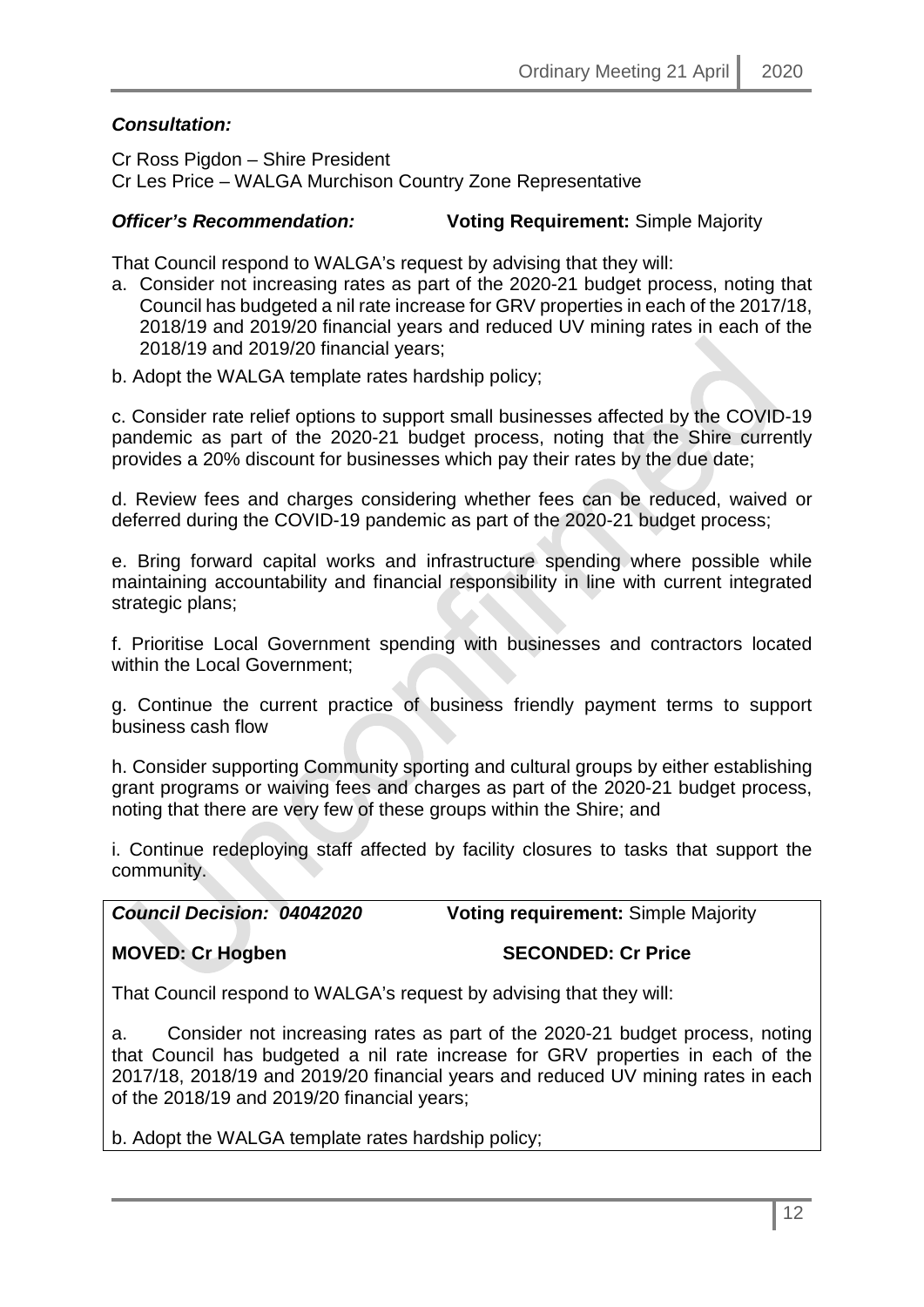c. Consider rate relief options to support small businesses affected by the COVID-19 pandemic as part of the 2020-21 budget process, noting that the Shire currently provides a 20% discount for businesses which pay their rates by the due date;

d. Review fees and charges considering whether fees can be reduced, waived or deferred during the COVID-19 pandemic as part of the 2020-21 budget process;

e. Bring forward capital works and infrastructure spending where possible while maintaining accountability and financial responsibility in line with current integrated strategic plans;

f. Prioritise Local Government spending with businesses and contractors located within the Local Government;

g. Continue the current practice of business friendly payment terms to support business cash flow

h. Consider supporting Community sporting and cultural groups by either establishing grant programs or waiving fees and charges as part of the 2020-21 budget process, noting that there are very few of these groups within the Shire; and

i. Continue redeploying staff affected by facility closures to tasks that support the community.

**CARRIED: 7/0**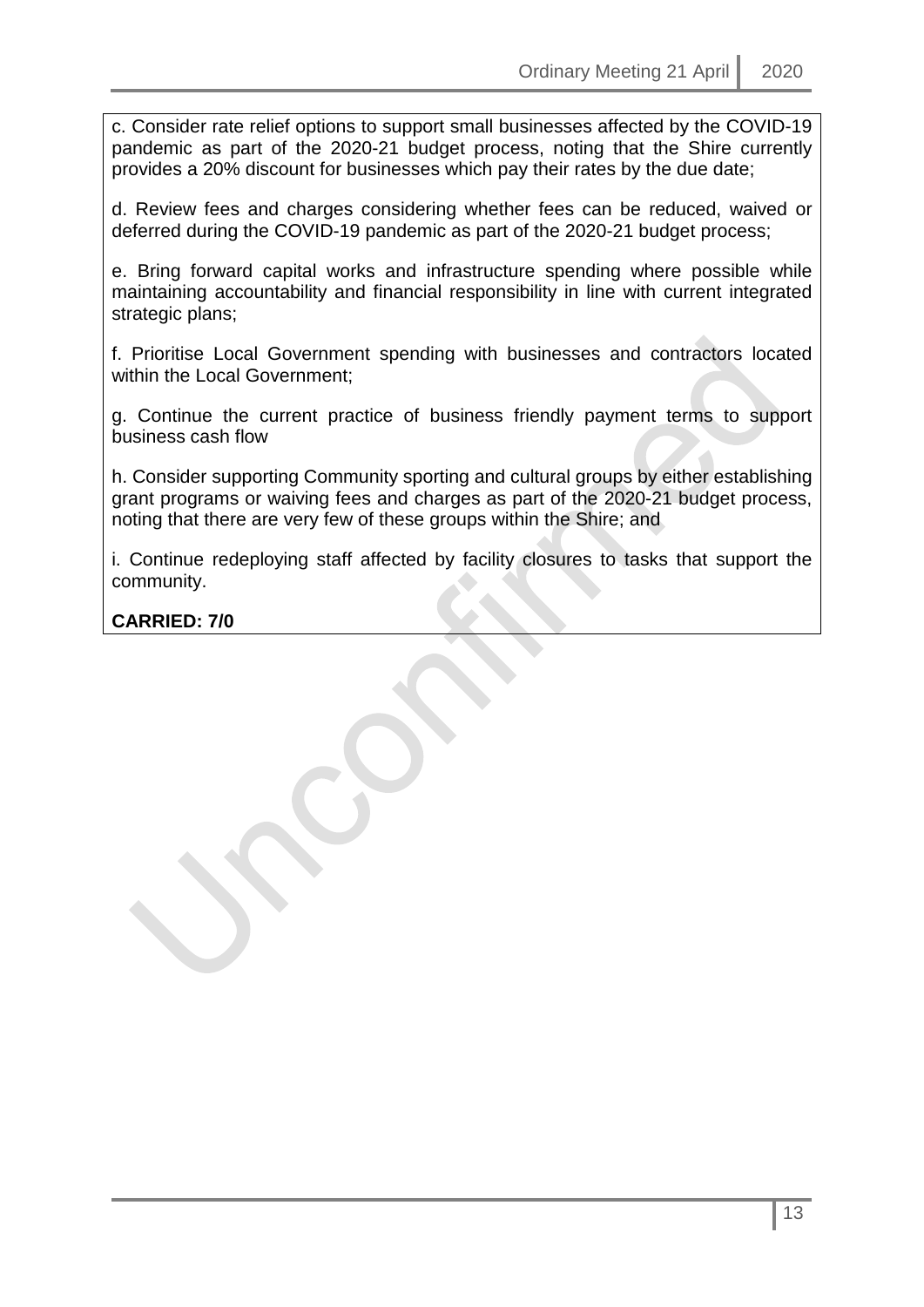### <span id="page-13-0"></span>**10.4 REMOVAL OF BATTERY SANDS – CUE TOWNSITE**

| APPLICANT:                  | Golden State Mining & Adaman Resources |
|-----------------------------|----------------------------------------|
| DISCLOSURE OF INTEREST: Nil |                                        |
| <b>AUTHOR:</b>              | Rob Madson – Chief Executive Officer   |
| DATE:                       | 15 April 2020                          |

#### *Matters for Consideration:*

Amendment of a prior approval to remove battery sands within, and in close proximity to, Cue townsite.

#### *Background:*

At the Ordinary Meeting of Council held on the 18<sup>th</sup> of October 2011 it was resolved:

*That the approval is initially for the removal of approximately 500 cubic meters of tailings;* 

*The applicant continues to progress the Health Impact Statement;* 

*The applicant providing a rehabilitation plan and programme for the site which is subject to shire approval;* 

*The applicant is not to move mining equipment or heavy vehicles through the adjoining residential area which includes Stewart Street, Richmond Street, Chesson Street, Victoria Street or Simpson Street;* 

*Working hours to remove the tailings are restricted to 9am to 5pm on weekdays only;* 

*Excessive noise emanating from the site shed after the stated working hours to cease;* 

*The applicant is to apply dust suppression measures during the operations which is to include the erection of a 3 metre high shade cloth fence that will prevent any tailings blowing onto the residential area;* 

*The applicant is to spray the exposed face of the adjoining tailings with a water resistant dust suppression spray;* 

*The shire will monitor the water quality in rainwater tanks at the adjoining residential premises prior to, during and after the mining activities on a monthly basis with costs met by the applicant;* 

*Should silica or other particles attributable to the mining activities be found in the water then mining must cease until such time as the company can assure the shire they have resolved the issue;* 

*The applicant is to negotiate an ex-gratia payment to the shire for community infrastructure purposes;* 

*Following the removal of approximately 500 cubic metres of tailings the applicant will discuss with the shire and community the success of the*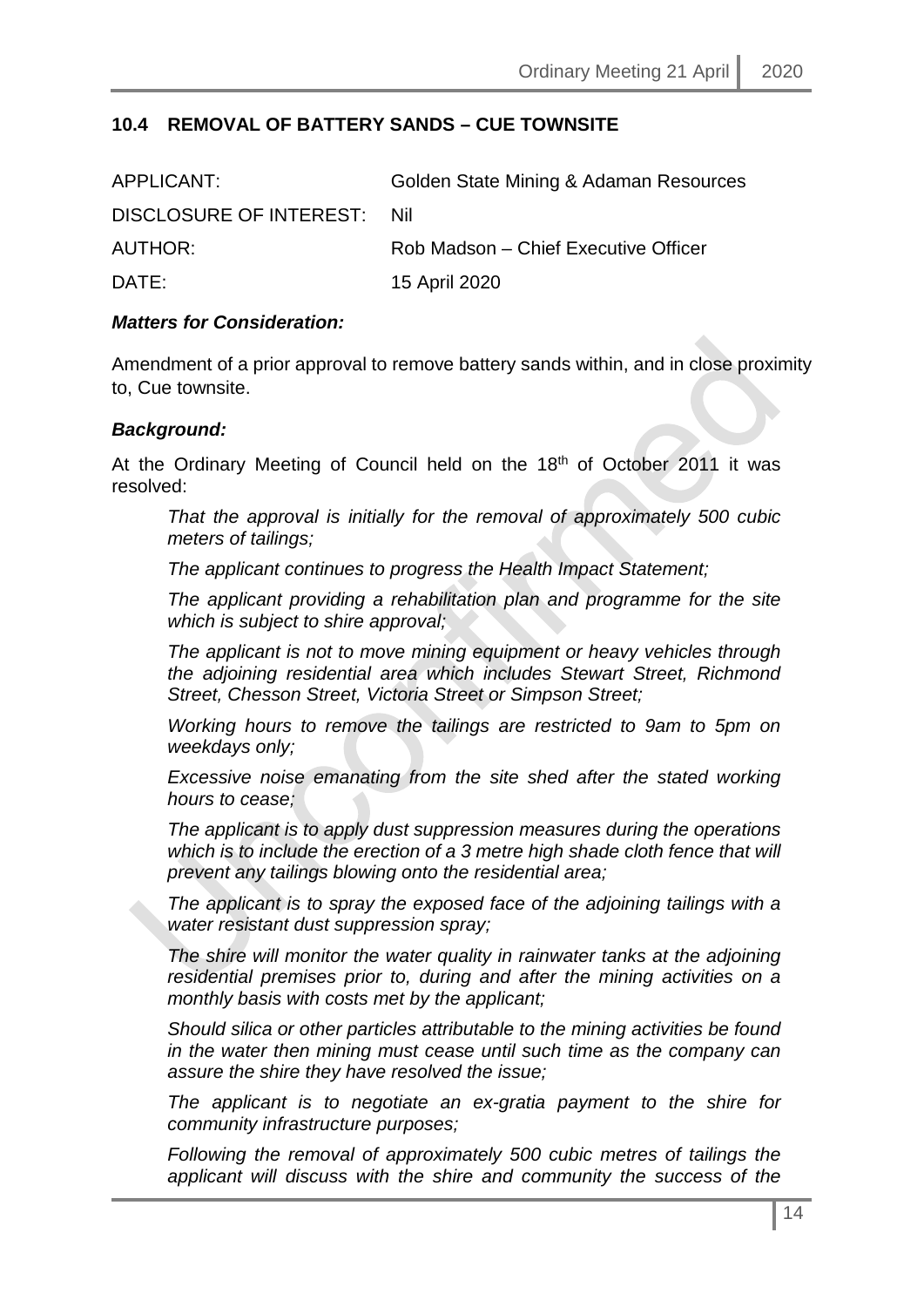*project to date prior to consideration of approval to remove the remaining tailings* 

*The shire does not approve additional site clearing, open cut mining or any blasting under any circumstances.*

On the 3rd of May 2014 Western Mining held a public meeting where they stated that they had removed 380 tonnes of material and had processed this material and found that it was of sufficient quality to warrant the removal of the remaining 40,000 tonnes of tailings.

Accordingly Western Mining wrote to Council seeking approval to remove the remaining 40,000 tonnes of material and Council, at their meeting of 20 May 2014, passed the following resolution:

*The Council instructs the CEO to provide Western Mining with a letter of approval to remove 40,000 tonnes of material located on tenement M20/522 with the following conditions:*

*1. The applicant is not to move mining equipment or heavy vehicles through the adjoining residential area which includes Stewart Street, Richmond Street, Chesson Street, Victoria Street or Simpson Street;* 

*2. Working hours to remove the tailings are restricted to 9am to 5pm on weekdays only;* 

*3. No excessive noise emanating from the site shed after the stated working hours;*

*4. The applicant is to apply dust suppression measures during the operations which is to include the erection of a 3 metre high shade cloth fence that will prevent any tailings blowing onto the residential area;* 

*5. The applicant is to spray the exposed face of the adjoining tailings with a water resistant dust suppression spray;* 

*6. The shire will monitor the water quality in rainwater tanks at the adjoining residential premises prior to, during and after the mining activities on a monthly basis with costs met by the applicant;* 

*7. Should silica or other particles attributable to the mining activities be found in the water then mining must cease until such time as the company can assure the shire they have resolved the issue;* 

*8. The applicant is to negotiate prior to September 2014 an ex-gratia payment or infrastructure in lieu of a cash payment and* 

*9. Mining operations (removal of tailings) are to cease if the wind conditions are sufficient to blow dust that impacts the townsite.*

Golden State Mining, and their subsidiary Cue Consolidated Mining, acquired the tenements formerly held by Western Mining in 2018. The conditions of Western Mining's previous approvals are included in the tenement conditions imposed by DMIRS. Golden State Mining advise that they wish to proceed with removal of the remaining battery sands, and have written to Council seeking amendment of several of the conditions previously imposed as follows:

*i) Condition 2*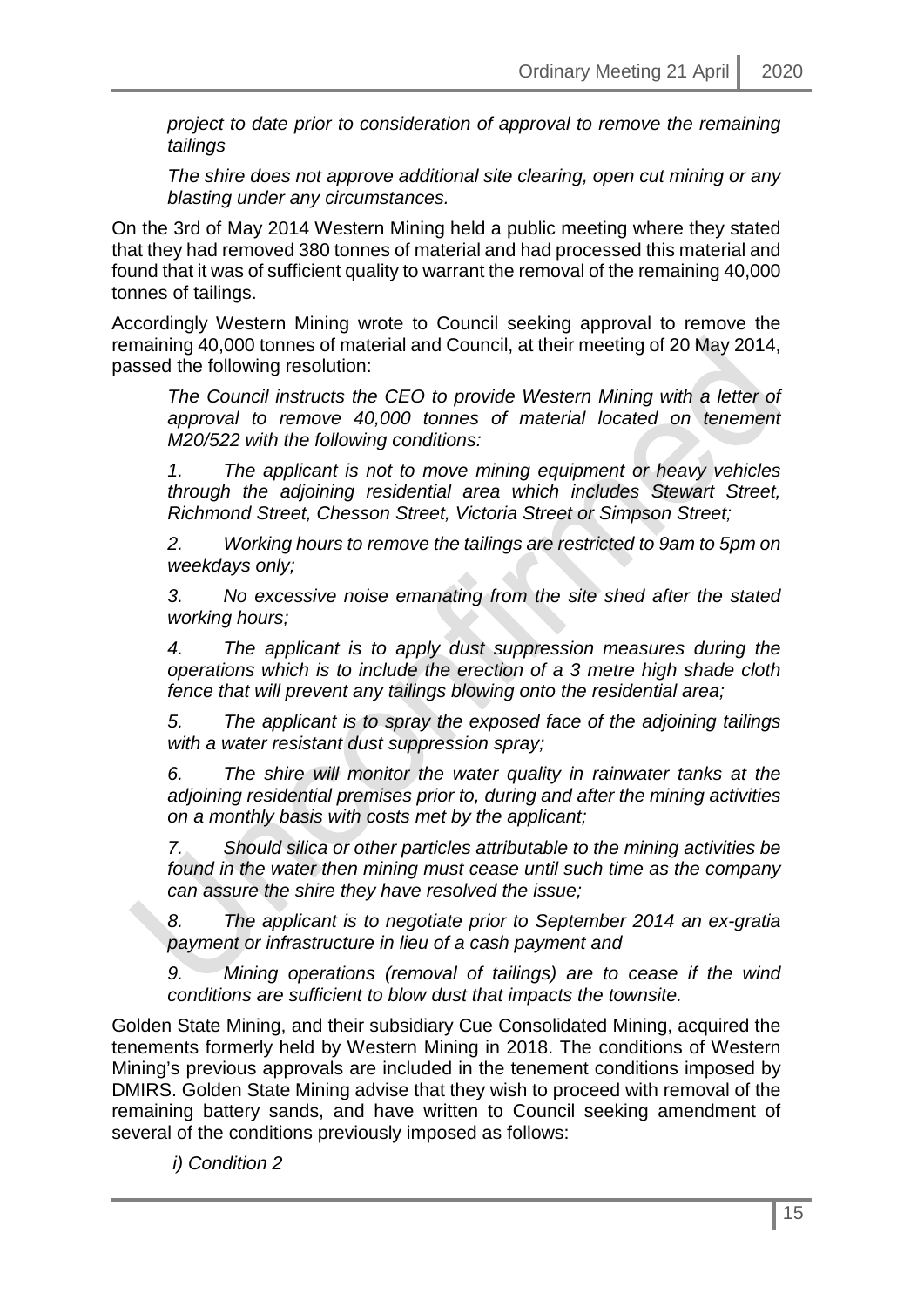#### *Current:*

*Working hours to remove the tailings are restricted to 9am to 5pm on weekdays only.* 

#### *Requested:*

*That working hours be amended to 7am to 7pm on weekdays to allow for a more readily completed works schedule. This allows more return loads to be completed and reduces the duration of the overall project.* 

*ii) Condition 4* 

*Current:* 

*The applicant is to apply dust suppression measures during the operations*  which are to include the erection of a 3m high shade cloth fence that will *prevent any tailings blowing into the residential area.* 

#### *Requested:*

*Remove need for the 3m high shade cloth fence from this condition. This is due to our belief that it would be an ineffective measure to reduce dust. We propose the following measures to ensure that dust is managed effectively during operations:* 

*Dedicated sprinkler bank installed to ensure that the work area is kept adequately dust free;* 

*Ensuring compliance to Condition 5 and Condition 9 of the Shire of Cue approval letter that will see the working face be sprayed with a waterresistant dust suppression spray and regularly review prevailing conditions to ensure ongoing compliance; and* 

*A dedicated site supervisor to field any complaints or issues as they arise to ensure that all stakeholders are managed appropriately.* 

*iii) Condition 6 and Condition 7* 

*Current:* 

*6 - The Shire will monitor the water quality in rainwater tanks at the adjoining residential premises prior to, during and after the mining activities on a monthly basis with costs met by the applicant.* 

*7 – Should silica or other particles attributable to the mining activities be found in the water then mining must cease until such a time as the company can assure the Shire that they have resolved the issue.* 

#### *Requested:*

*That dust monitoring that will be conducted on site be sufficient to inform the levels of airborne particulates and that the water testing not be completed in lieu of this. Particularly given the relatively short-term nature of the campaign. This has been completed previously with the testing being completed as part of the hygiene monitoring program. Adequate and specific dust control measures will ensure that any dust generated from our activities is minimised in all cases. We request the removal of the requirement for conditions 6 and 7 from the approval letter.*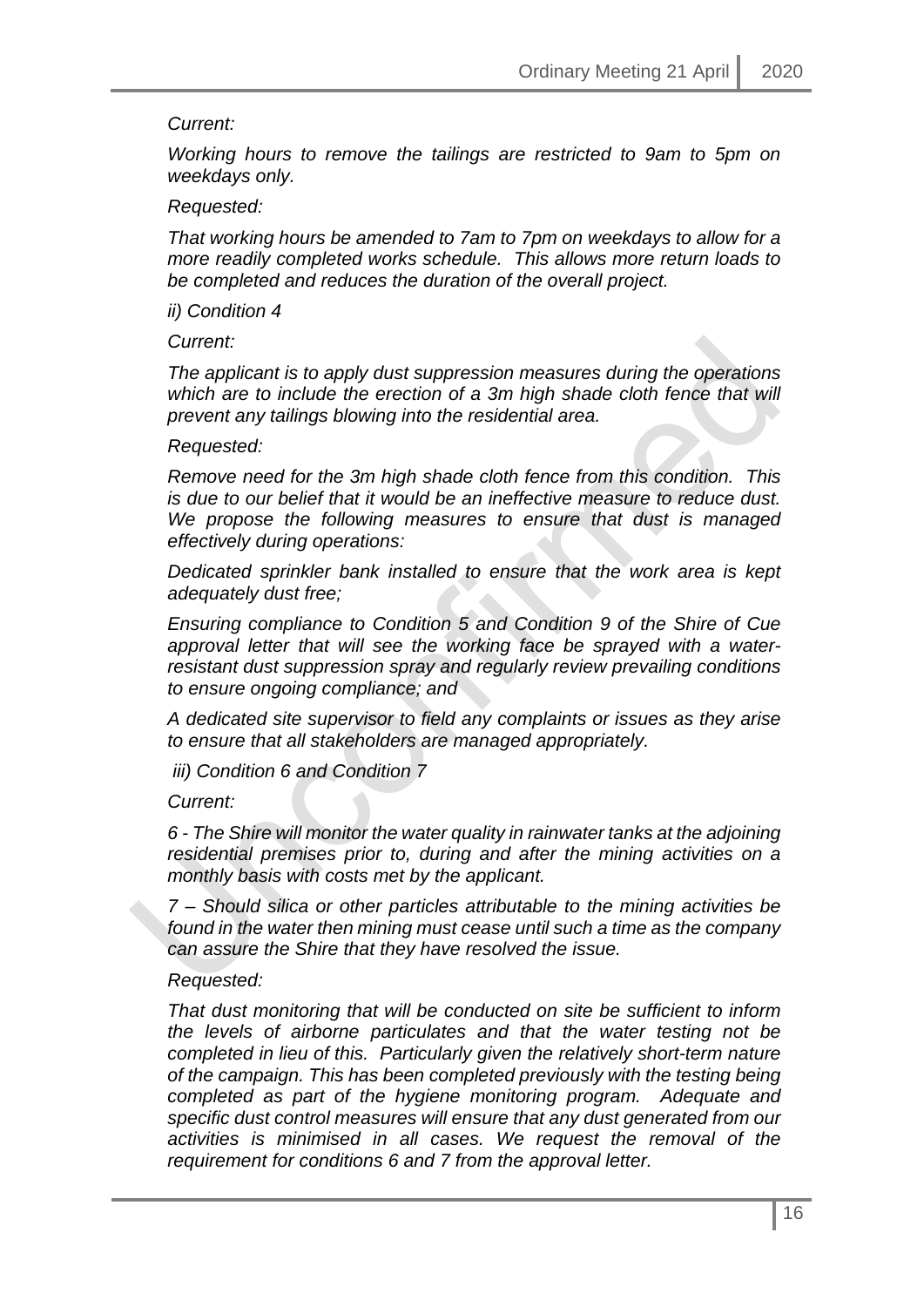# *Comments:*

A copy of the request to consider condition amendments is attached at *Appendix 4*.

Western Mining removed approximately 5000 tonnes of tailings under the original approvals. Removal of the remainder of the tailings is supported as it will improve the visual outlook of the area. The proponents are then required to rehabilitate the land back to natural vegetation.

Increasing the amount of working hours each day is considered beneficial as it will reduce the overall time required to remove the tailings.

The 3m high shade cloth fence was originally erected, however only the posts remain. The effectiveness of this measure in capturing wind-blown tailings particles is questionable.

I can find no evidence of rainwater tank monitoring undertaken by the Shire in relation to previous activity. The proponents proposed dust monitoring program will be more effective than monitoring tank water anyway, as the results will be available far sooner.

I have spoken to the owners of the properties most likely to be affected by the proposed activity.

- Phillip & Sandra Box– Simpson Street Only concern is early morning start, but generally supportive.
- Mal Taylor Simpson Street Has no issue with the proposal, acknowledging that Cue is a mining town.
- Sydney Kim Simpson Street No concerns.

# *Statutory Environment:*

Nil.

# *Policy Implications:*

*Policy C1*

*1. Cue Townsite*

*1.1 The shire generally opposes the granting of any mining lease or license that may affect;*

*a) The satisfactory continuation of existing urban uses within and adjacent to the existing townsite; and*

*b) The planned use of the land in the vicinity of the townsite.* 

*c) The Council may by decision permit limited mining activities within Cue townsite but only under strict conditions that will be determined at the time by the Council*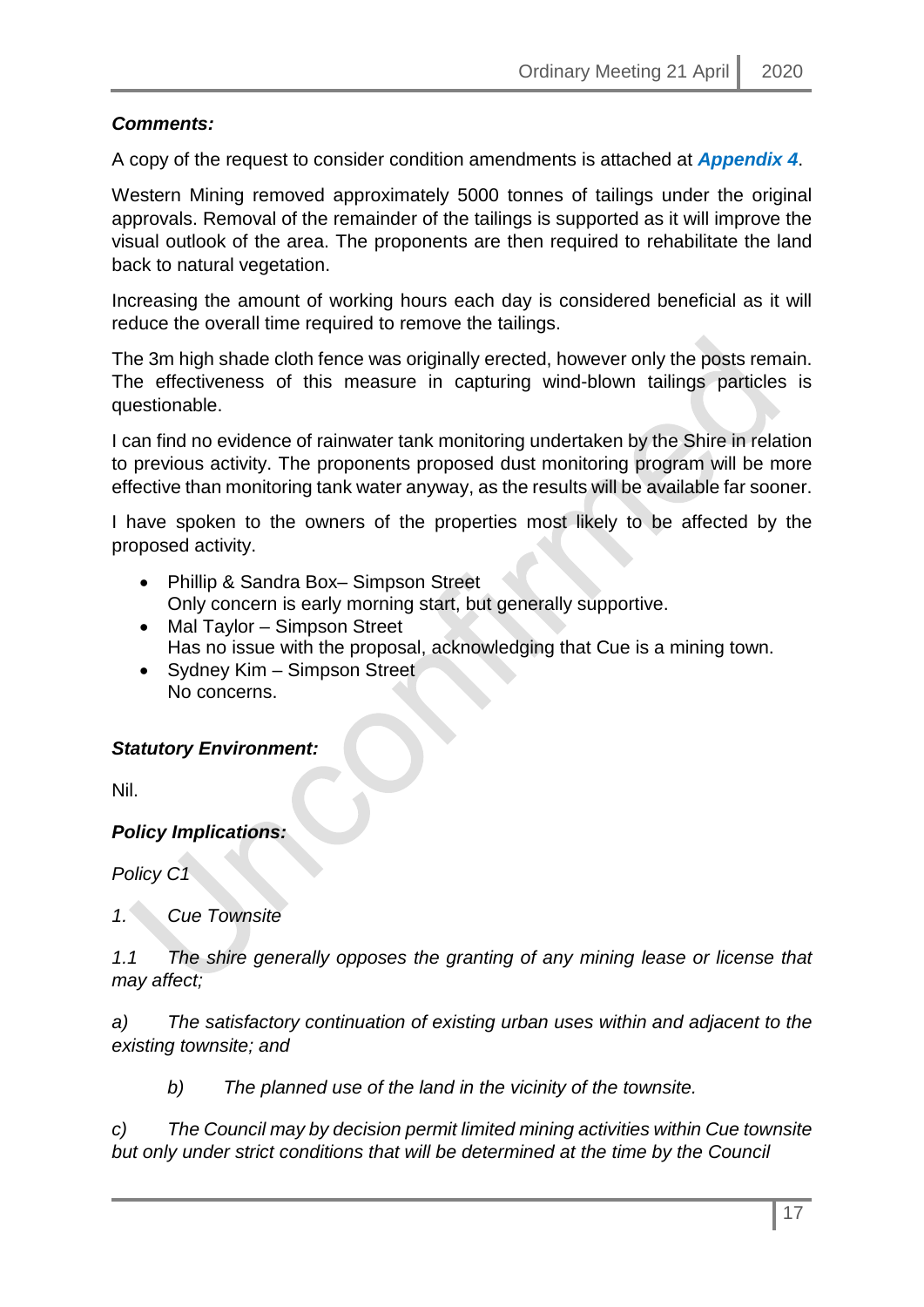*1.2 The Council may approve mining activities close to but external from the Cue townsite and such conditional approval may include but will not be limited to landscaping, dust/noise suppression measures, and any other provisions considered by the Council to be necessary to protect and preserve the amenity of the existing nearby uses especially residential uses*.

### *Financial Implications:*

Nil.

*Strategic Implications:*

Nil.

#### *Consultation:*

Janet Wicks – Director, Western Mining

Mal Taylor – Simpson Street resident

Philip & Sandra Box – Simpson Street resident

Sydney Kim – Simpson Street resident

### *Officer's Recommendation:* **Voting Requirement: Simple Majority**

That Council agree to amend their previous approval for the removal of battery sands located on tenements held by Golden State Mining and their subsidiaries in or near the Cue townsite by:

- 1. Altering the restriction on working hours to between 7am and 7pm on weekdays;
- 2. Removing the requirement to maintain a 3m high shade cloth fence; and
- 3. Deleting conditions 6 & 7 entirely.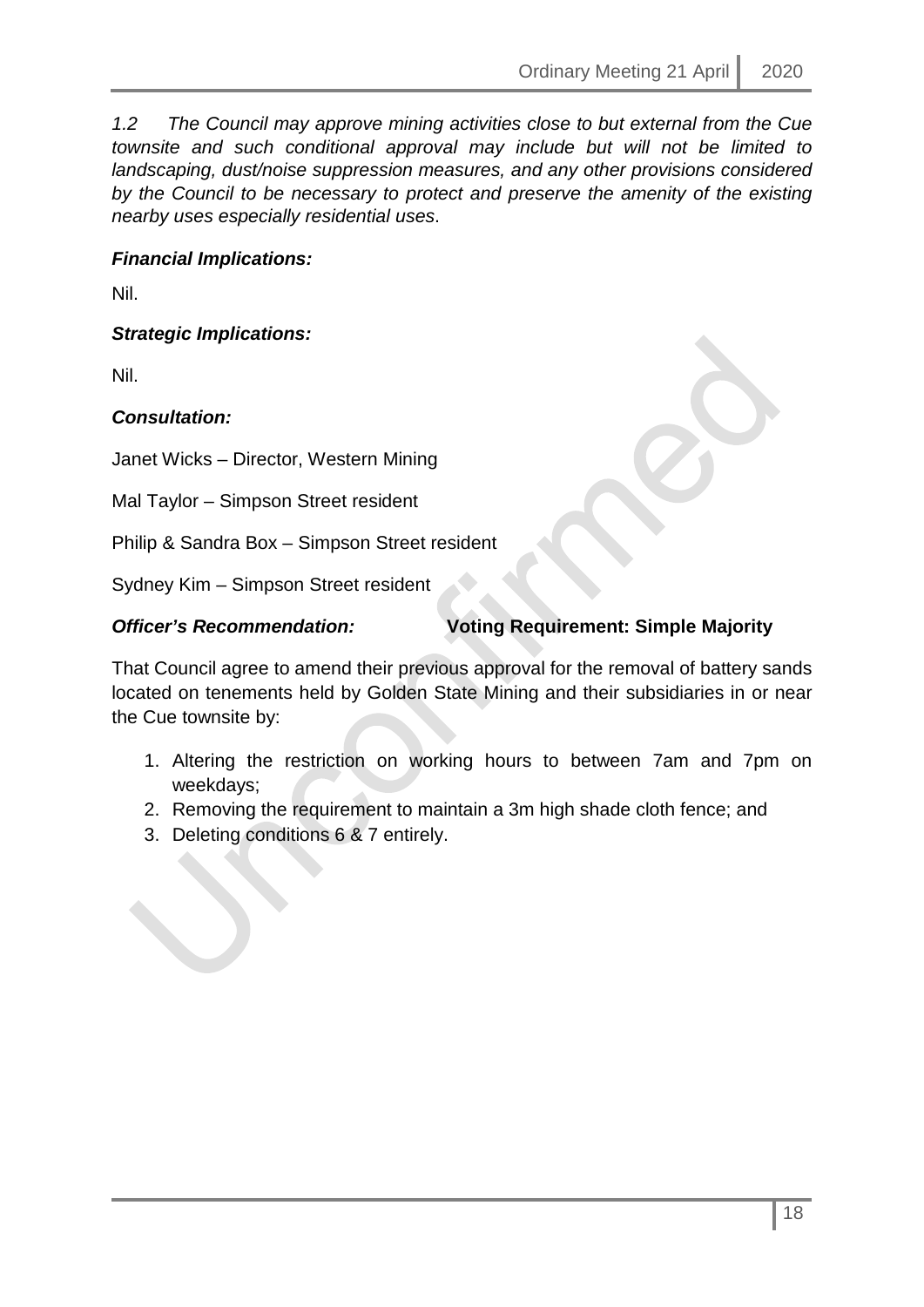*Council Decision: 05042020* **Voting requirement:** Simple Majority

**MOVED: Cr Dennis SECONDED: Cr Hogben**

That Council agree to amend their previous approval for the removal of battery sands located on tenements held by Golden State Mining and their subsidiaries in or near the Cue townsite by:

1. Altering the restriction on working hours to between 7am and 7pm on weekdays;

2. Removing the requirement to maintain a 3m high shade cloth fence; and

3. Deleting conditions 6 & 7 entirely.

**CARRIED: 7/0**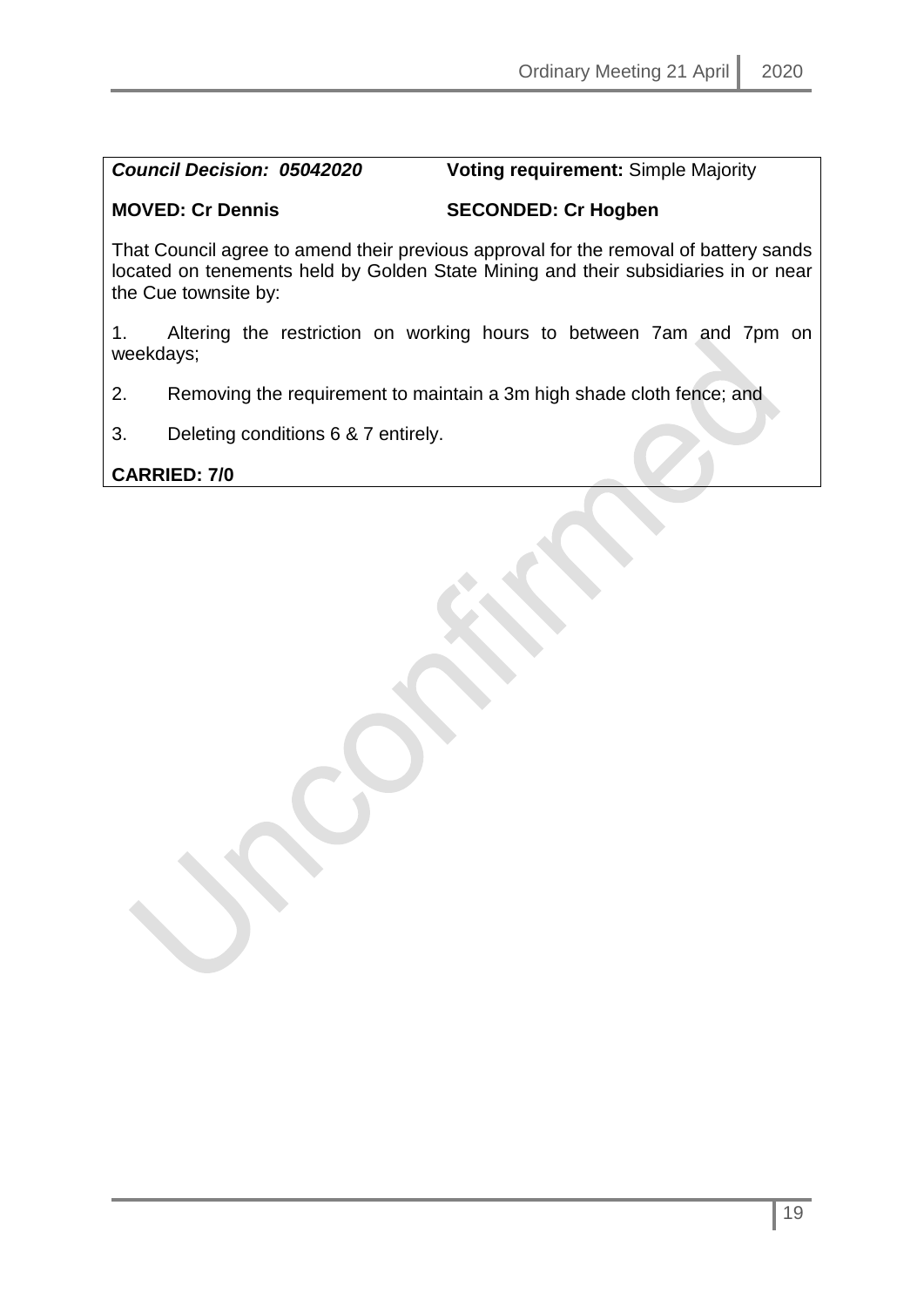# <span id="page-19-0"></span>**11. MOTIONS BY MEMBERS OF WHICH PREVIOUS NOTICE HAS BEEN GIVEN**

Nil

# <span id="page-19-1"></span>**12 MOTIONS FOR CONSIDERATION AT THE NEXT MEETING**

Nil

# <span id="page-19-2"></span>**13. NEW BUSINESS OF AN URGENT NATURE**

Nil

# <span id="page-19-3"></span>**14 MATTERS FOR WHICH THE MEETING MAY BE CLOSED**

*Council Decision: 06042020* **Voting requirement:** Simple Majority

**MOVED: Cr Spindler SECONDED: Cr Fitzpatrick**

That the meeting be closed to members of the public to discuss confidential matters.

**CARRIED: 7/0**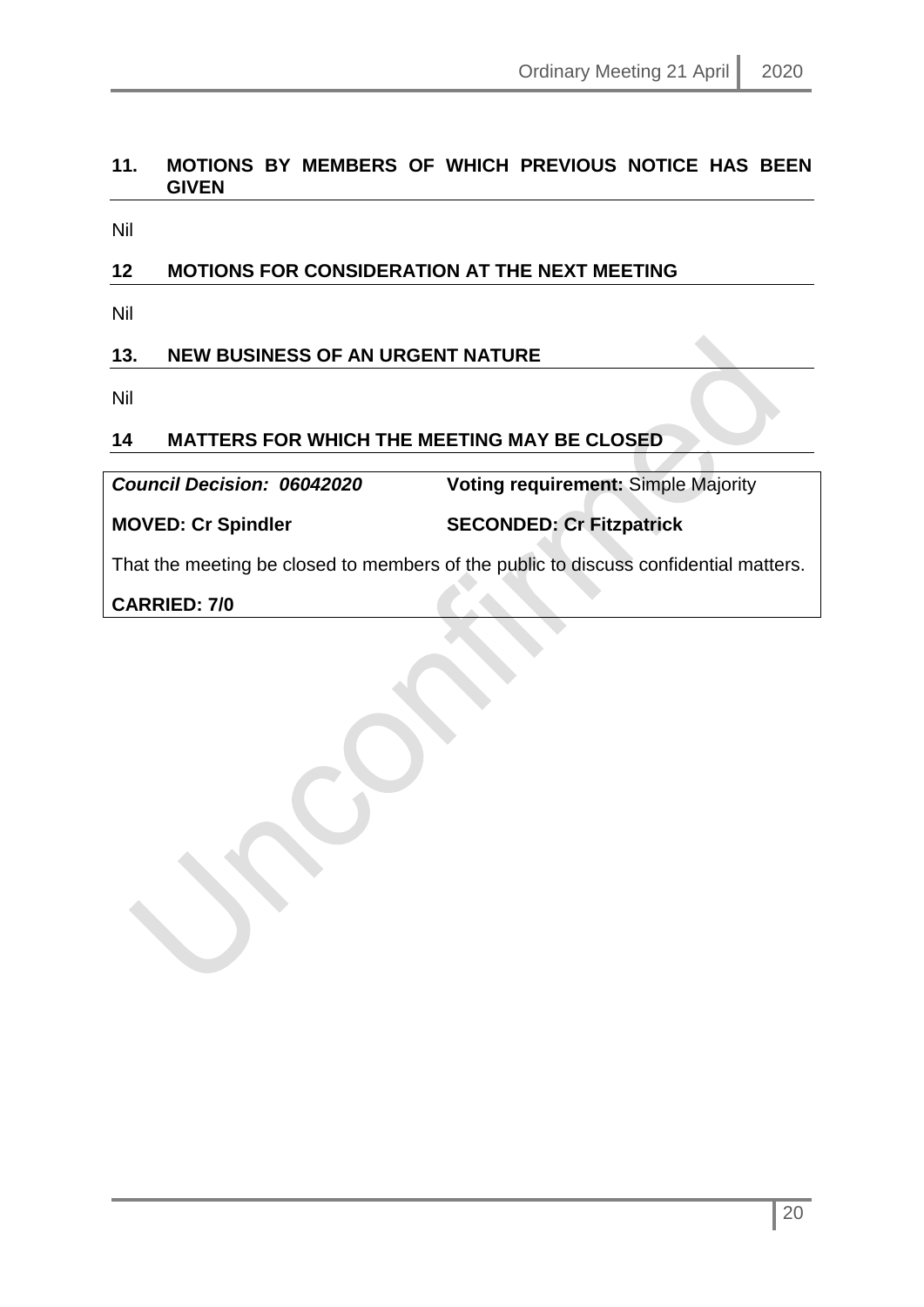# <span id="page-20-0"></span>**14.1 TOWN STREETS RESEALING QUOTES**

| APPLICANT:                  | Shire of Cue                                    |
|-----------------------------|-------------------------------------------------|
| DISCLOSURE OF INTEREST: Nil |                                                 |
| AUTHOR:                     | Richard Towell - Deputy Chief Executive Officer |
| DATE:                       | 16 April 2020                                   |

#### *Matters for Consideration:*

Revoking Council decision 05012020, "That Council award the quote for Microsurfacing Cue Town Streets to Colas Solutions Pty Ltd", made at the Special meeting of Council on 21 January 2020.

*Council Decision: 05012020* **Voting requirement:** Simple Majority **MOVED: CR SPINDLER SECONDED: CR DENNIS** *That Council award the quote for Micro-surfacing Cue Town Streets to Colas Solutions Pty Ltd.*

**CARRIED: 6/0**

| <b>Council Decision: 07042020</b>                                                                                                                                                                                |                            | <b>Voting requirement: Absolute Majority</b> |  |
|------------------------------------------------------------------------------------------------------------------------------------------------------------------------------------------------------------------|----------------------------|----------------------------------------------|--|
| <b>MOVED: Cr Dennis</b>                                                                                                                                                                                          | <b>SECONDED: Cr Hogben</b> | <b>THIRD: Cr Price</b>                       |  |
| That Council, Revoke Council decision 05012020, "That Council award the quote for<br>Micro-surfacing Cue Town Streets to Colas Solutions Pty Ltd", made at the Special<br>meeting of Council on 21 January 2020. |                            |                                              |  |
| <b>CARRIED: 7/0</b>                                                                                                                                                                                              |                            |                                              |  |
|                                                                                                                                                                                                                  |                            |                                              |  |

and

Consider quotes for the resealing of Cue Town Streets using a bitumen spray seal and Shire supplied aggregate.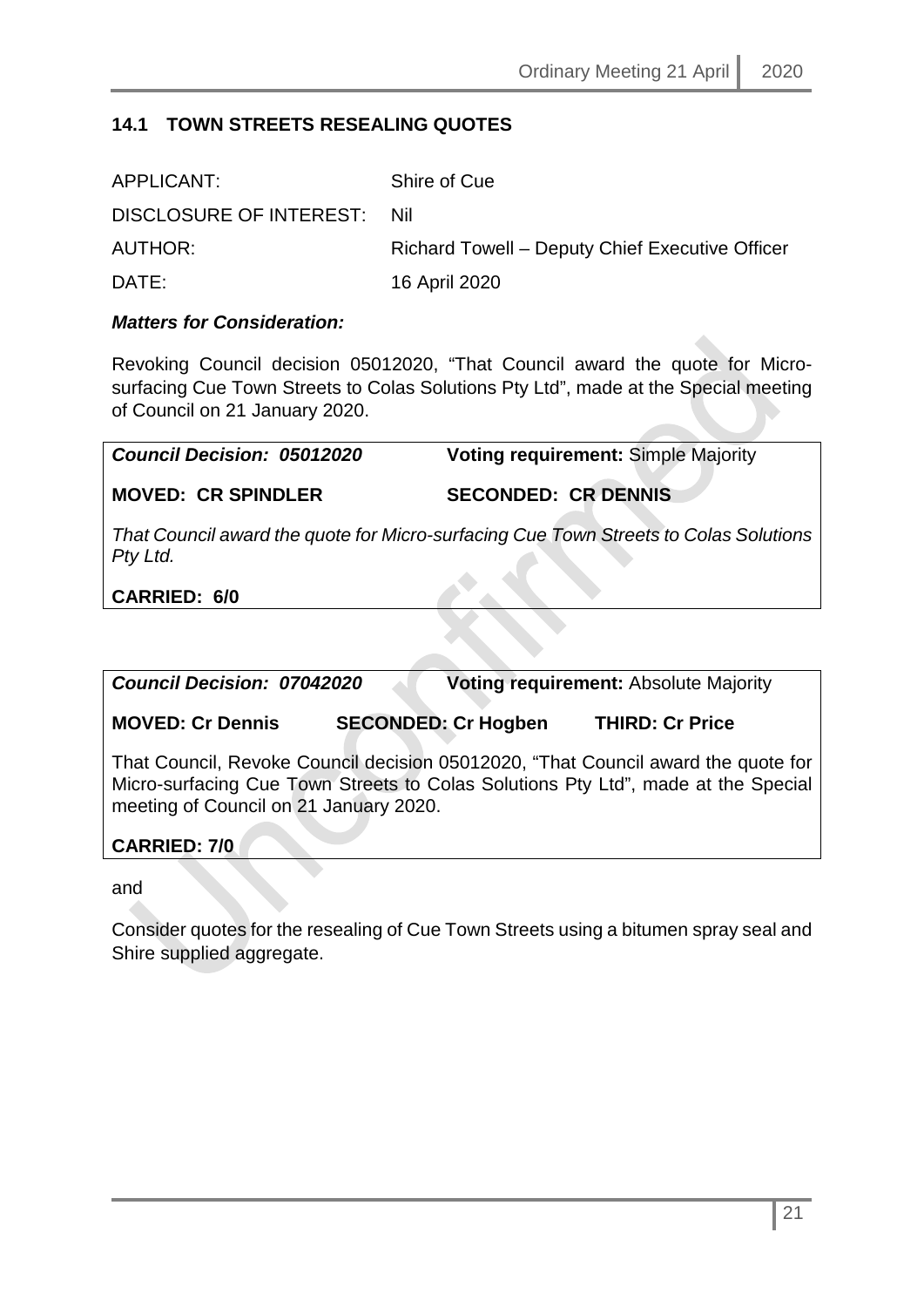*Council Decision: 08042020* **Voting requirement:** Simple Majority

# **MOVED: Cr Dennis SECONDED: Cr Hogben**

That Council award the quote for bitumen spray sealing works to Bitutek Pty Ltd.

# **Procedural Motion**

# **MOVED: Cr Houghton SECONDED: Cr Dennis**

That council defer this item to the May meeting of Council for further consideration.

# **CARRIED: 7/0**

8.01pm the Shire President left the meeting.

8.05pm the Shire President re-entered the meeting.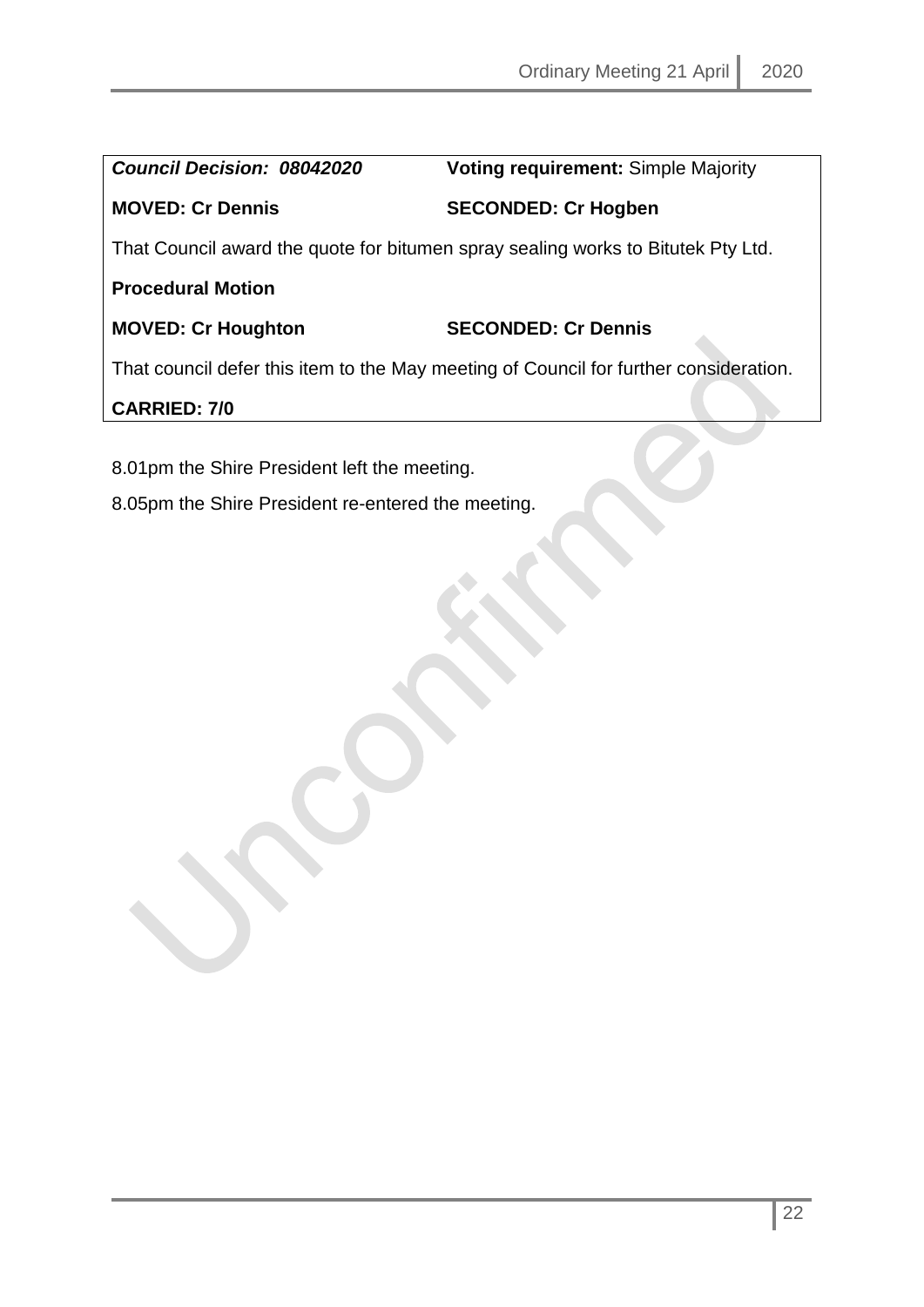# <span id="page-22-0"></span>**14.2 INDUSTRIAL DEVELOPMENT CONCRETE QUOTES**

| APPLICANT:                  | Shire of Cue                                    |
|-----------------------------|-------------------------------------------------|
| DISCLOSURE OF INTEREST: Nil |                                                 |
| AUTHOR:                     | Richard Towell – Deputy Chief Executive Officer |
| DATE:                       | 17 April 2020                                   |

### *Matters for Consideration:*

Consider quotes for the footings and concrete pad for the industrial shed complex development in Heydon Place.

8.06pm Cr Hogben left the meeting (transferred to Zoom waiting room)

| <b>Council Decision: 09042020</b> | <b>Voting requirement: Simple Majority</b> |
|-----------------------------------|--------------------------------------------|
| <b>MOVED: Cr Spindler</b>         | <b>SECONDED: Cr Houghton</b>               |

*That Council award the quote for concrete works at Heydon Place to Hoggy's Building and Concreting contractors.*

### **CARRIED: 6/0**

# 8.10pm Cr Hogben re-entered the meeting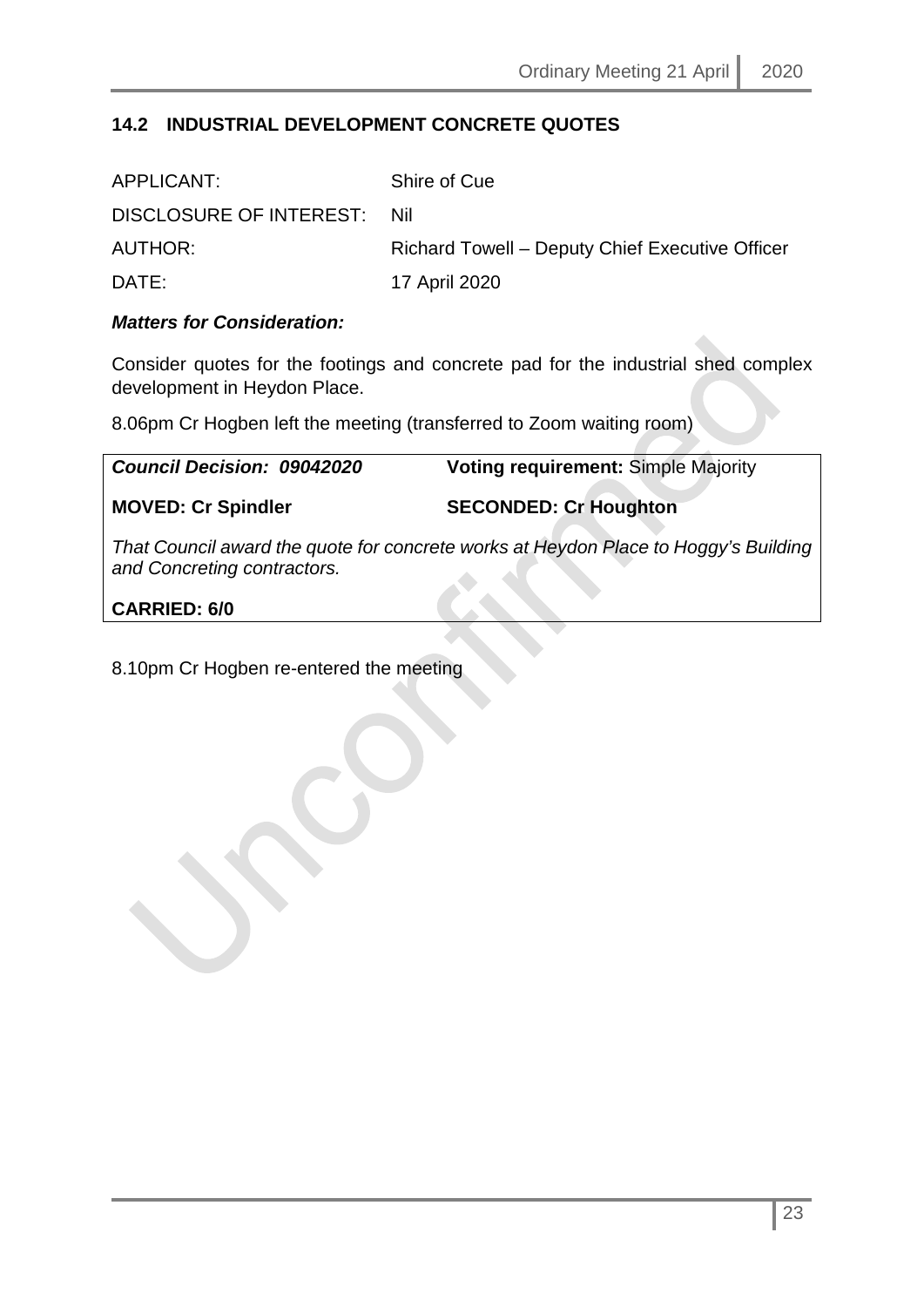# <span id="page-23-0"></span>**14.3 ROAD USER AGREEMENT – FENIX RESOURCES**

| APPLICANT:              | Shire of Cue                         |
|-------------------------|--------------------------------------|
| DISCLOSURE OF INTEREST: | - Nil                                |
| AUTHOR:                 | Rob Madson – Chief Executive Officer |
| DATE:                   | 15 April 2020                        |

### *Matters for Consideration:*

Entering into a road user agreement with Fenix Resources Ltd to accommodate Restricted Access Vehicles (RAV) on Shire roads.

*Council Decision: 10042020* **Voting requirement:** Simple Majority

**MOVED: Cr Houghton SECONDED: Cr Spindler**

That Council enter into a road user deed of agreement with Fenix Resources Ltd that incorporates provisions contained in the signed Memorandum of Understanding presented to Council on 21 April 2020.

**CARRIED: 7/0**